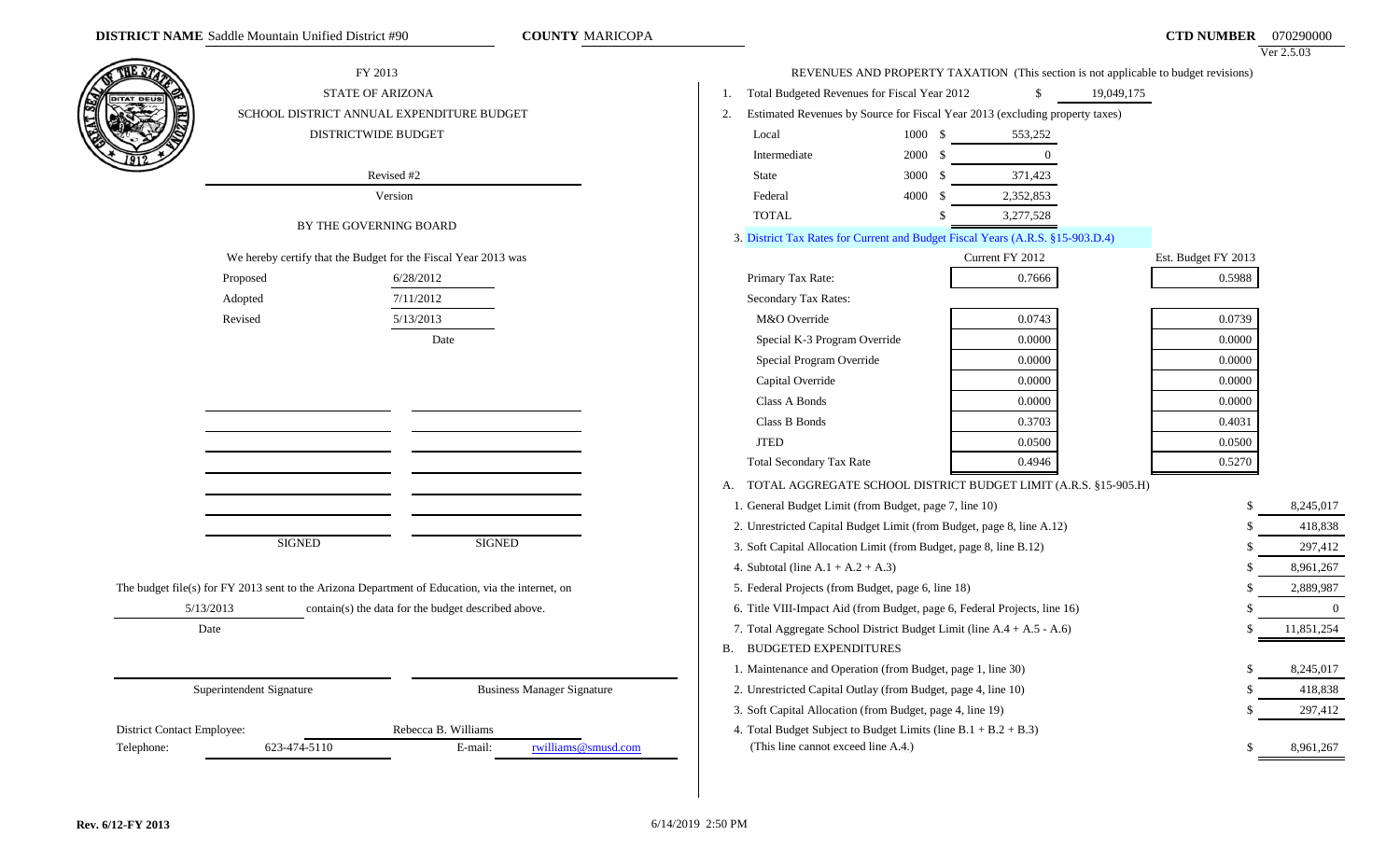**DISTRICT NAME** Saddle Mountain Unified District #90 **COUNTY MARICOPA CTD NUMBER** 070290000 **VERSION** 

VERSION Revised #2

| <b>FUND 001 (M&amp;O)</b>                               |                |           |                   |           | <b>MAINTENANCE AND OPERATION (M&amp;O) FUND</b> |             |           |        |           |               |                 |  |  |
|---------------------------------------------------------|----------------|-----------|-------------------|-----------|-------------------------------------------------|-------------|-----------|--------|-----------|---------------|-----------------|--|--|
|                                                         |                |           | No. of            |           | Employee                                        | Purchased   |           |        | Totals    |               |                 |  |  |
|                                                         |                | Personnel |                   | Salaries  | Benefits                                        | Services    | Supplies  | Other  | Current   | <b>Budget</b> | $\%$            |  |  |
| <b>Expenditures</b>                                     |                | Current   | Budget            |           |                                                 | 6300, 6400, |           |        | <b>FY</b> | <b>FY</b>     | Increase/       |  |  |
|                                                         |                | <b>FY</b> | <b>FY</b>         | 6100      | 6200                                            | 6500        | 6600      | 6800   | 2012      | 2013          | Decrease        |  |  |
| 100 Regular Education                                   |                |           |                   |           |                                                 |             |           |        |           |               |                 |  |  |
| 1000 Classroom Instruction                              |                | 44.41     | 48.46             | 1,943,830 | 676,734                                         | 7,000       | 22,164    |        | 2,329,070 | 2,649,729     | 13.8% 1.        |  |  |
| 2000 Support Services                                   |                |           |                   |           |                                                 |             |           |        |           |               |                 |  |  |
| 2100 Students                                           |                | 5.50      | 4.00              | 112,673   | 44,805                                          | 4,757       | 1,834     | 325    | 217,561   | 164,394       | $-24.4%$        |  |  |
| 2200 Instructional Staff                                |                | 0.97      | 0.97              | 63,190    | 20,885                                          | 6,390       | -85       | 1,279  | 98,037    | 91,829        | $-6.3\%$        |  |  |
| 2300 General Administration                             |                | 2.00      | 2.00              | 102,839   | 32,287                                          | 184,380     | 183       | 10,294 | 293,130   | 329,983       | 12.6%           |  |  |
| 2400 School Administration                              |                | 7.50      | 7.83              | 373,548   | 121,062                                         |             | 3,613     | 470    | 489,63    | 498,692       | 1.9%            |  |  |
| 2500 Central Services                                   |                | 4.80      | 5.00              | 232,504   | 69,698                                          | 172,099     | 57,813    | 4,677  | 401,008   | 536,791       | 33.9%           |  |  |
| 2600 Operation & Maintenance of Plant                   |                | 12.00     | 11.00             | 318,088   | 134,538                                         | 390,242     | 710,614   | 8,536  | 1,624,059 | 1,562,019     | $-3.8\%$        |  |  |
| 2900 Other                                              |                | 0.00      | 0.00              |           |                                                 |             |           |        |           |               | 0.0%            |  |  |
| 3000 Operation of Noninstructional Services             |                | 0.00      | 0.00              |           |                                                 | 3,000       | 1,500     | 1,805  | 20,632    | 6,305         | $-69.4%$<br>19. |  |  |
| 610 School-Sponsored Cocurricular Activities            | 10             | 0.00      | 0.00              | 5,196     | 1,052                                           |             |           |        | 8,890     | 6,248         | $-29.7\%$ 10.   |  |  |
| 620 School-Sponsored Athletics                          | 11             | 0.00      | 0.00              | 72,400    | 14,686                                          | 500         | 2,325     | 2,936  | 117,98    | 92,848        | $-21.3\%$ 11.   |  |  |
| 630, 700, 800, 900 Other Programs                       | 12             | 0.00      | 0.00              |           |                                                 |             |           |        |           |               | $0.0\%$ 12.     |  |  |
| Regular Education Subsection Subtotal (lines 1-12)      | 13.            | 77.18     | 79.26             | 3,224,269 | 1,115,746                                       | 768.369     | 800,132   | 30,322 | 5,600,010 | 5,938,838     | $6.1\%$ 13.     |  |  |
| 200 Special Education                                   |                |           |                   |           |                                                 |             |           |        |           |               |                 |  |  |
| 1000 Classroom Instruction                              | 14             | 26.50     | 24.47             | 545,877   | 207,343                                         | 272,251     | 52        |        | 1,135,771 | 1,025,522     | $-9.7\%$ 14.    |  |  |
| 2000 Support Services                                   |                |           |                   |           |                                                 |             |           |        |           |               |                 |  |  |
| 2100 Students                                           | 15.            | 3.00      | 3.00              | 176,726   | 54,027                                          | 130,112     | 19        | 495    | 335,655   | 361,379       | 7.7% 15.        |  |  |
| 2200 Instructional Staff                                | 16.            | 1.50      | 1.50              | 78,308    | 26,339                                          | 7,298       |           |        | 106,667   | 111,946       | $5.0\%$ 16.     |  |  |
| 2300 General Administration                             | 17             | 0.00      | 0.00              |           |                                                 |             |           |        |           |               | $0.0\%$ 17.     |  |  |
| 2400 School Administration                              | 18             | 0.00      | 0.00              |           |                                                 |             |           |        |           |               | $0.0\%$ 18.     |  |  |
| 2500 Central Services                                   | 19             | 0.00      | 0.00              |           |                                                 |             |           |        |           |               | $0.0\%$ 19.     |  |  |
| 2600 Operation & Maintenance of Plant                   | 20             | $0.00\,$  | 0.00              |           |                                                 |             |           |        | 3,709     |               | $100.0\%$ 20.   |  |  |
| 2900 Other                                              | 21             | 0.00      | 0.00              |           |                                                 |             |           |        |           |               | $0.0\%$ 21      |  |  |
| 3000 Operation of Noninstructional Services             | 22             | 0.00      | 0.00              |           |                                                 |             |           |        |           |               | $0.0\%$<br>22.  |  |  |
| Subtotal (lines 14-22)                                  | 23.            | 31.00     | $28.9^{^{\circ}}$ | 800,91    | 287,709                                         | 409,661     |           | 495    | 1,581,802 | 1,498,847     | $-5.2\%$ 23.    |  |  |
| 400 Pupil Transportation                                | 24.            | 24.00     | 20.00             | 320,343   | 165,231                                         | 29,113      | 240,469   |        | 903,75.   | 755,156       | $-16.4\%$ 24.   |  |  |
| 510 Desegregation (from Districtwide Desegregation      |                |           |                   |           |                                                 |             |           |        |           |               |                 |  |  |
| Budget, page 2, line 44)                                | 25.            | 0.00      | 0.00              |           |                                                 |             |           |        |           |               | 0.0% 25.        |  |  |
| 520 Special K-3 Program Override                        |                |           |                   |           |                                                 |             |           |        |           |               |                 |  |  |
| (from Supplement, page 1, line 10)                      | 26.            | 0.00      | 0.00              |           |                                                 |             |           |        |           |               | $0.0\%$ 26.     |  |  |
| 530 Dropout Prevention Programs                         | 27.            | 0.00      | 0.00              |           |                                                 |             |           |        |           |               | $0.0\%$ 27.     |  |  |
| 540 Joint Career and Technical Education and Vocational |                |           |                   |           |                                                 |             |           |        |           |               |                 |  |  |
| Education Center (from Supplement, page 1, line 20)     | 28.            | 0.00      | 0.00              |           |                                                 |             |           |        |           |               | $0.0\%$ 28.     |  |  |
| 50 K-3 Reading Program                                  | <sup>29.</sup> |           | 0.00              | 52,176    |                                                 |             |           |        |           | 52,176        | 29.             |  |  |
| Total Expenditures (lines 13, and 23-29)                |                |           |                   |           |                                                 |             |           |        |           |               |                 |  |  |
| (Cannot exceed page 7, line 10)                         | 30.            | 132.18    | 128.23            | 4,397,700 | 1,568,686                                       | 1,207,143   | 1,040,671 | 30,817 | 8,085,567 | 8,245,017     | 2.0% 30.        |  |  |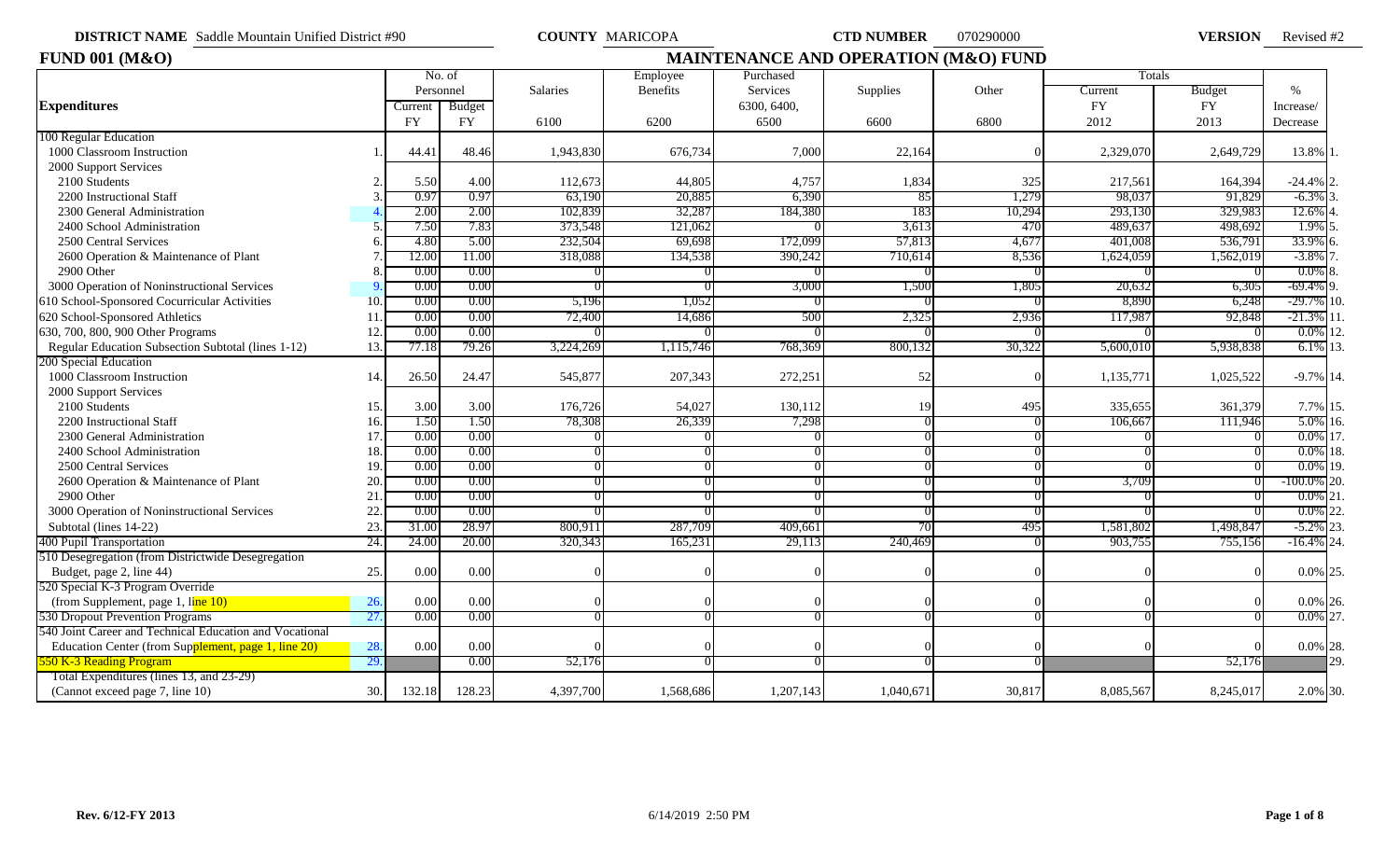## **SPECIAL EDUCATION PROGRAMS BY TYPE (M&O Fund Program 200)**

| $(A.R.S. \$ §15-761 and 15-903)             | <b>Current FY</b> | <b>Budget FY</b> |                                                                                                           |                                      |
|---------------------------------------------|-------------------|------------------|-----------------------------------------------------------------------------------------------------------|--------------------------------------|
| 1. Autism                                   | 325,331           | 325,331          |                                                                                                           |                                      |
| 2. Emotional Disability                     | 78,006            | 103,343          |                                                                                                           |                                      |
| 3. Hearing Impairment                       | 22,179            | 22,179<br>3      |                                                                                                           |                                      |
| 4. Other Health Impairments                 | 60,994            | 60,994           |                                                                                                           |                                      |
| 5. Specific Learning Disability             | 243,977           | 243,977<br>.5.   |                                                                                                           |                                      |
| 6. Mild, Moderate or Severe Intell. Disab.* | 105,353           | 110,868<br>-6.   | <b>Special Education budgeted in SCA Fund</b>                                                             | <b>Budget</b> l<br><b>Current FY</b> |
| 7. Multiple Disabilities                    | 194,073           | 194,073          | Enter the total amount budgeted in SCA for Special Education                                              |                                      |
| 8. Multiple Disabilities with S.S.I.**      | 38,814            | 38,814<br>8.     | [Only include programs listed in A.R.S. §15-761 (shown on lines 1-14 in the table to the left).]          |                                      |
| 9. Orthopedic Impairment                    |                   |                  | NOTE: Do not include SCA amounts in the Current FY or Budget FY columns in the table to the left.         |                                      |
| 10. Developmental Delay                     | 33,270            | 33,270 10.       |                                                                                                           |                                      |
| 11. Preschool Severe Delay                  | 38,814            | 38,814 11.       |                                                                                                           |                                      |
| 12. Speech/Language Impairment              | 149,714           | 149,714 12.      |                                                                                                           |                                      |
| 13. Traumatic Brain Injury                  |                   | 13.              | <b>Expenditures for Audit Services</b>                                                                    |                                      |
| 14. Visual Impairment                       |                   | 0 14.            | M&O Fund - Nonfederal<br>$\mathbf{\$}$<br>22,000<br>6350                                                  |                                      |
| 15. Subtotal (lines 1 through 14)           | 1,290,525         | 1,321,377 15.    | <b>All Funds - Federal</b><br>6330                                                                        |                                      |
| 16. Gifted Education                        | 389               | 2,048 16.        |                                                                                                           |                                      |
| 17. Remedial Education                      |                   |                  |                                                                                                           |                                      |
| 18. ELL Incremental Costs                   | 155,096           | 7,917 18.        | FY 2013 Performance Pay (A.R.S. §15-920)                                                                  |                                      |
| 19. ELL Compensatory Instruction            |                   | $0\,19.$         | Amount Budgeted in M&O Fund for a Performance Pay Component                                               |                                      |
| 20. Vocational and Technological Education  | 135,792           | 167,505 20.      | Do not report budgeted amounts for the Performance Pay Component of the Classroom Site Fund on this line. |                                      |
| 21. Career Education                        |                   | $0\,$ 21.        |                                                                                                           |                                      |
| 22. Total (lines 15 through 21. Must equal  |                   |                  | <b>Average Daily Membership</b>                                                                           |                                      |
| total of line $23$ , page 1)                | 1,581,802         | 1,498,847 22.    | A. FY 2012 Average Daily Membership:<br>Resident                                                          | Attending<br>1.239.955<br>1,254.61   |
|                                             |                   |                  |                                                                                                           |                                      |

## **Proposed Ratios for Special Education**

 $(A.R.S. \S$ §15-903.E.1 and 15-764.A.5) Te

**Estimated FTE Certified Employees**

 $(A.R.S. \$ §15-903.E.2)

| eacher-Pupil 1 to 20 |  |
|----------------------|--|
| Staff-Pupil 1 to 9   |  |
|                      |  |

| urrent FY- | <b>Budget FY</b> |
|------------|------------------|
|            | 77 I M           |

| 6. Mild. Moderate or Severe Intell. Disab.* | 105,353  | 110,868 6.    | $^{\circ}$ pecial Education budgeted in SCA Fund $^{\circ}$                                         |  |  |
|---------------------------------------------|----------|---------------|-----------------------------------------------------------------------------------------------------|--|--|
| 7. Multiple Disabilities                    | 194,073  | 194.073       | <b>Enter the total amount budgeted in SCA for Special Education</b>                                 |  |  |
| 8. Multiple Disabilities with S.S.I.**      | 38,814   | $38,814$   8. | Only include programs listed in A.R.S. $\S 15$ -761 (shown on lines 1-14 in the table to the left). |  |  |
| 9. Orthopedic Impairment                    | $\theta$ |               | NOTE: Do not include SCA amounts in the Current FY or Budget FY columns in the table to the left.   |  |  |

| <b>Expenditures for Audit Services</b> |      |               |
|----------------------------------------|------|---------------|
| M&O Fund - Nonfederal                  | 6350 | <b>22,000</b> |
| <b>All Funds - Federal</b>             | 6330 |               |

## 18. ELL Incremental Costs 155,096 7,917 18. **FY 2013 Performance Pay (A.R.S. §15-920)**

| 7 Instruction<br>ompensatory.<br>. .           |          | 0115                  | at Buo<br>ted in M&O Fund for a Performance Pav 0<br>Amo<br>aatad<br>Component                       |                           |  |
|------------------------------------------------|----------|-----------------------|------------------------------------------------------------------------------------------------------|---------------------------|--|
| זר חר<br>Lechnologic<br>lucation<br>Vocational | $2 - 72$ | -5115<br>10/3c<br>⊥∠∪ | dgeted amounts for the Performance Pay Component of the C<br>Do not repor<br>יות -<br>∴ ⊾ lassroom ` | n Site Fund on this line. |  |

## **Average Daily Membership**

| total of line $23$ , page 1)                                                                                                                                                                                                                                                                                                    | ا 581,802.              | 1,498,847 22. | A. FY 2012 Average Daily Membership:                                            | Resident<br>1,239.955 | Attending | 1,254.610 |       |
|---------------------------------------------------------------------------------------------------------------------------------------------------------------------------------------------------------------------------------------------------------------------------------------------------------------------------------|-------------------------|---------------|---------------------------------------------------------------------------------|-----------------------|-----------|-----------|-------|
| * Intellectual Disability (formerly Mental Retardation)                                                                                                                                                                                                                                                                         |                         |               | B. FY 2011 Average Daily Membership:                                            | Resident<br>1,196.065 | Attending | 1,196.065 |       |
| ** Severe Sensory Impairment                                                                                                                                                                                                                                                                                                    |                         |               |                                                                                 |                       |           |           |       |
| sed Ratios for Special Education                                                                                                                                                                                                                                                                                                |                         |               | <b>Expenditures Budgeted in the M&amp;O Fund for Food Service</b>               |                       |           |           |       |
| $\frac{1}{2}$ , $\frac{1}{2}$ , $\frac{1}{2}$ , $\frac{1}{2}$ , $\frac{1}{2}$ , $\frac{1}{2}$ , $\frac{1}{2}$ , $\frac{1}{2}$ , $\frac{1}{2}$ , $\frac{1}{2}$ , $\frac{1}{2}$ , $\frac{1}{2}$ , $\frac{1}{2}$ , $\frac{1}{2}$ , $\frac{1}{2}$ , $\frac{1}{2}$ , $\frac{1}{2}$ , $\frac{1}{2}$ , $\frac{1}{2}$ , $\frac{1}{2}$ , | Teacher-Pupil 1 to 20   |               | Enter the amount budgeted in M&O for Food Service (Fund 001, Function 3100)     |                       |           |           | 6,305 |
|                                                                                                                                                                                                                                                                                                                                 | Staff-Pupil 1 to 9      |               | (This amount will be used to determine district compliance with state matching) |                       |           |           |       |
|                                                                                                                                                                                                                                                                                                                                 |                         |               | requirements pursuant to Code of Federal Regulations (CFR) Title 7, §210.17(a)] |                       |           |           |       |
| ated FTE Certified Employees                                                                                                                                                                                                                                                                                                    |                         |               |                                                                                 |                       |           |           |       |
| $5.$ \$15-903.E.2)                                                                                                                                                                                                                                                                                                              | Budget FY<br>Current FY |               | <b>Estimated Transportation Revenues for FY 2013</b>                            |                       |           |           |       |
|                                                                                                                                                                                                                                                                                                                                 | 77.00<br>78.50          |               | Enter the estimated transportation revenues (object code 1400) to be received   |                       |           |           |       |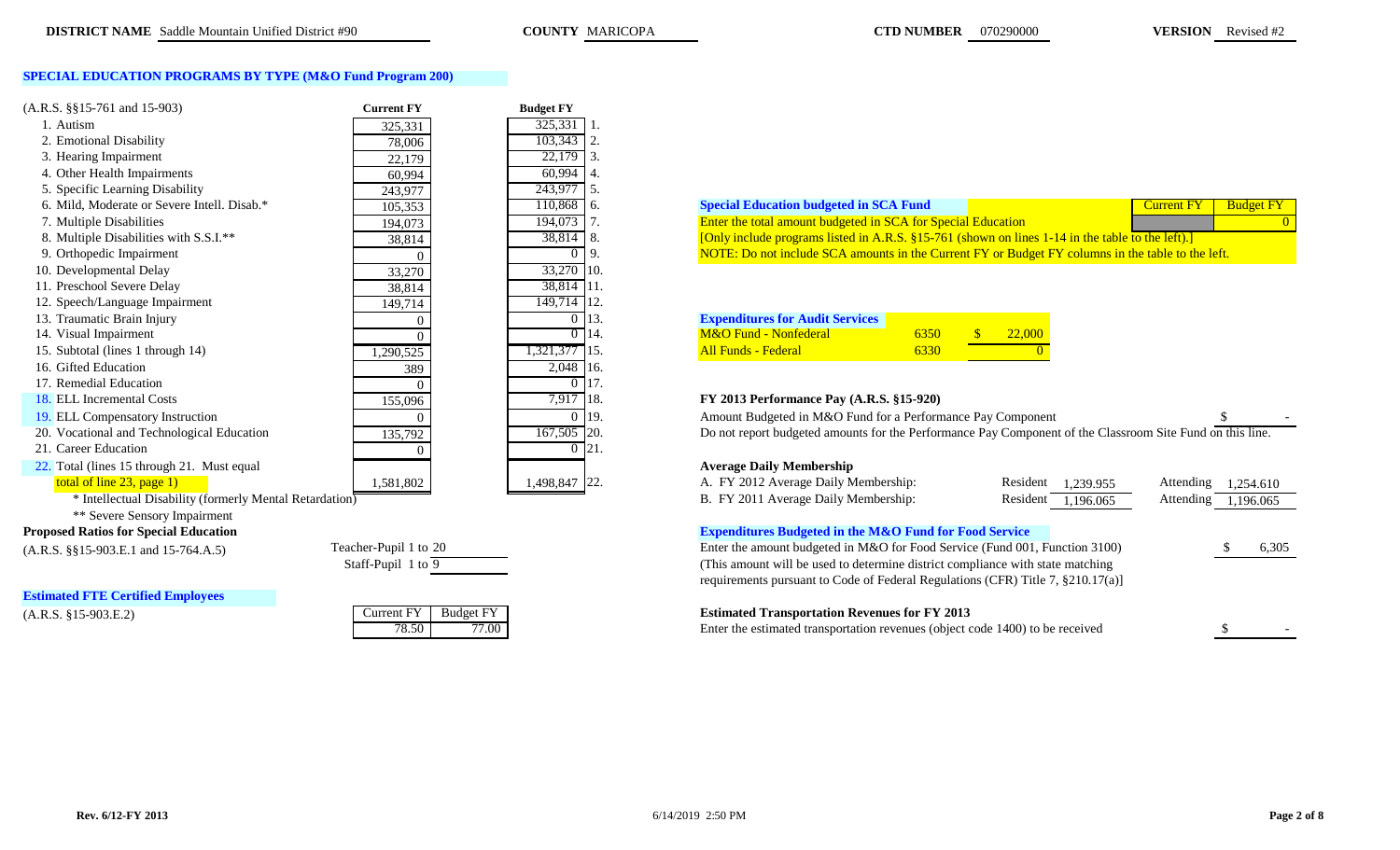**DISTRICT NAME** Saddle Mountain Unified District #90 **COUNTY MARICOPA CTD NUMBER** 070290000 **VERSION** Revised #2

**VERSION**

|                                                                                    |           |                  |                          | <b>Purchased Services</b> |                                  |                |                | Totals           | $\%$         |                                                                                      |
|------------------------------------------------------------------------------------|-----------|------------------|--------------------------|---------------------------|----------------------------------|----------------|----------------|------------------|--------------|--------------------------------------------------------------------------------------|
| <b>Expenditures</b>                                                                |           | Salaries         | <b>Employee Benefits</b> | 6300, 6400,               | Supplies                         | Other Interest | Current FY     | <b>Budget FY</b> | Increase/    |                                                                                      |
|                                                                                    |           | 6100             | 6200                     | 6500(1)                   | 6600                             | 6850           | 2012           | 2013             | Decrease     |                                                                                      |
| <b>Classroom Site Fund 011 - Base Salary</b>                                       |           |                  |                          |                           |                                  |                |                |                  |              |                                                                                      |
| 100 Regular Education                                                              |           |                  |                          |                           |                                  |                |                |                  |              |                                                                                      |
| 1000 Classroom Instruction                                                         |           | 88,668           | 13,318                   |                           |                                  |                | 94,058         | 101,986          | 8.4%         |                                                                                      |
| 2100 Support Services - Students                                                   |           |                  |                          |                           |                                  |                |                |                  | 0.0%         | $(1)$ For FY 2013, the district has budgeted \$<br>$\mathcal{D}$<br>$0$ in Fund 010. |
| 2200 Support Services - Instructional Staff                                        |           | 2.000            | 437                      |                           |                                  |                | 2.437          | 2.437            | 0.0%         | object code 6590 for Classroom Site Fund pass-through payments to district-          |
| Program 100 Subtotal (lines 1-3)                                                   |           | 90,668           | 13,755                   |                           |                                  |                | 96,495         | 104,423          | 8.2% 4       | sponsored charter schools. This amount is not included in the amounts reported       |
| 200 Special Education                                                              |           |                  |                          |                           |                                  |                |                |                  |              | for Fund 013.                                                                        |
| 1000 Classroom Instruction                                                         |           | 8,300            | 2,075                    |                           |                                  |                | 10,375         | 10,375           | $0.0\%$ 5.   |                                                                                      |
| 2100 Support Services - Students                                                   |           | $\Omega$         | $\Omega$                 |                           |                                  |                | $\Omega$       | $\overline{0}$   | $0.0\%$ 6.   |                                                                                      |
| 2200 Support Services - Instructional Staff                                        |           | 1,000            | 250                      |                           |                                  |                | 1,250          | 1,250            | 0.0%         |                                                                                      |
| Program 200 Subtotal (lines 5-7)                                                   |           | 9,300            | 2,325                    |                           |                                  |                | 11,625         | 11,625           | 0.0%         |                                                                                      |
| Other Programs (Specify)                                                           |           |                  |                          |                           |                                  |                |                |                  |              |                                                                                      |
| 1000 Classroom Instruction                                                         |           | $\Omega$         | $\Omega$                 |                           |                                  |                | $\overline{0}$ |                  | $0.0\%$ 9.   |                                                                                      |
| 2100 Support Services - Students                                                   | 10        | $\overline{0}$   | $\Omega$                 |                           |                                  |                | $\overline{0}$ | $\overline{0}$   | 0.0%         | 10.                                                                                  |
| 2200 Support Services - Instructional Staff                                        | 11        | $\mathbf{0}$     | $\Omega$                 |                           |                                  |                | $\overline{0}$ | $\Omega$         | $0.0\%$ 11.  |                                                                                      |
| Other Programs Subtotal (lines 9-11)                                               | 12        | $\theta$         |                          |                           |                                  |                | $\theta$       |                  | 0.0%         | 12.                                                                                  |
| Fotal Expenditures (lines 4, 8, and 12)                                            | 13        | 99,968           | 16,080                   |                           |                                  | $\Omega$       | 108,120        | 116,048          | 7.3%         | 13.                                                                                  |
| Classroom Site Fund 012 - Performance Pay                                          |           |                  |                          |                           |                                  |                |                |                  |              |                                                                                      |
| 100 Regular Education                                                              |           |                  |                          |                           |                                  |                |                |                  |              |                                                                                      |
| 1000 Classroom Instruction                                                         | 14        | 214,233          | 43,639                   |                           |                                  |                | 259,656        | 257,872          | $-0.7\%$ 14. |                                                                                      |
| 2100 Support Services - Students                                                   | 15        | $\Omega$         |                          |                           |                                  |                |                | $\Omega$         | 0.0%         | 15.                                                                                  |
|                                                                                    | 16        | 2,000            | 500                      |                           |                                  |                | 2,500          | 2,500            | 0.0%         | 16.                                                                                  |
| 2200 Support Services - Instructional Staff<br>Program 100 Subtotal (lines 14-16)  | 17.       | 216,233          | 44,139                   |                           |                                  |                | 262,156        | 260,372          | $-0.7%$      | 17.                                                                                  |
| 200 Special Education                                                              |           |                  |                          |                           |                                  |                |                |                  |              |                                                                                      |
| 1000 Classroom Instruction                                                         | 18        | 25,800           | 6,450                    |                           |                                  |                | 32,250         | 32,250           | 0.0%         | 18.                                                                                  |
| 2100 Support Services - Students                                                   | 19.       | $\Omega$         | $\Omega$                 |                           |                                  |                | $\overline{0}$ | $\overline{0}$   | 0.0%         | 19.                                                                                  |
| 2200 Support Services - Instructional Staff                                        | 20        | 2,100            | 525                      |                           |                                  |                | 2,625          | 2,625            | 0.0%         | 20.                                                                                  |
| Program 200 Subtotal (lines 18-20)                                                 | 21        | 27,900           | 6,975                    |                           |                                  |                | 34,875         | 34,875           | $0.0\%$ 21.  |                                                                                      |
| Other Programs (Specify)                                                           |           |                  |                          |                           |                                  |                |                |                  |              |                                                                                      |
| 1000 Classroom Instruction                                                         | 22.       | $\overline{0}$   | $\Omega$                 |                           |                                  |                | $\Omega$       |                  | 0.0%         | 22.                                                                                  |
|                                                                                    | 23        | $\overline{0}$   | $\Omega$                 |                           |                                  |                | $\overline{0}$ | $\overline{0}$   | 0.0%         | 23.                                                                                  |
| 2100 Support Services - Students                                                   | 24        | $\Omega$         |                          |                           |                                  |                | $\Omega$       | $\Omega$         | 0.0%         | 24.                                                                                  |
| 2200 Support Services - Instructional Staff                                        | 25        | $\Omega$         |                          |                           |                                  |                | $\Omega$       | $\Omega$         | 0.0%         | 25.                                                                                  |
| Other Programs Subtotal (lines 22-24)<br>Total Expenditures (lines 17, 21, and 25) | 26        | 244,133          | 51,114                   |                           |                                  | $\overline{0}$ | 297,031        | 295,247          | $-0.6\%$ 26. |                                                                                      |
| <b>Classroom Site Fund 013 - Other</b>                                             |           |                  |                          |                           |                                  |                |                |                  |              |                                                                                      |
| 100 Regular Education                                                              |           |                  |                          |                           |                                  |                |                |                  |              |                                                                                      |
|                                                                                    | 27        | 230,585          | 43,554                   | $\Omega$                  |                                  |                | 264,824        |                  | 3.5% 27.     |                                                                                      |
| 1000 Classroom Instruction                                                         | 28.       | $\Omega$         |                          | $\Omega$                  | $\overline{0}$<br>$\overline{0}$ |                |                | 274,139          | 0.0%         | 28.                                                                                  |
| 2100 Support Services - Students                                                   | 29.       |                  |                          | $\mathbf{0}$              |                                  |                | 1,250          |                  | 0.0%         | 29.                                                                                  |
| 2200 Support Services - Instructional Staff                                        |           | 1,000<br>231,585 | 250<br>43,804            |                           | $\overline{0}$                   |                |                | 1,250            |              |                                                                                      |
| Program 100 Subtotal (lines 27-29)                                                 | 30.       |                  |                          | $\overline{0}$            | $\overline{0}$                   |                | 266,074        | 275,389          | 3.5% 30.     |                                                                                      |
| 200 Special Education                                                              |           |                  |                          |                           |                                  |                |                |                  |              |                                                                                      |
| 1000 Classroom Instruction                                                         | 31        | 2,500            | 625                      | $\mathbf{0}$              | $\mathbf{0}$                     |                | 3,125          | 3,125            | 0.0%         | 31.                                                                                  |
| 2100 Support Services - Students                                                   | 32        | $\overline{0}$   | $\overline{0}$           | $\overline{0}$            | $\overline{0}$                   |                | $\overline{0}$ | $\overline{0}$   | 0.0%         | 32.                                                                                  |
| 2200 Support Services - Instructional Staff                                        | 33.<br>34 | 2.200            | 550                      | $\Omega$                  | $\Omega$                         |                | 2,750          | 2,750            | 0.0%         | 33.<br>34.                                                                           |
| Program 200 Subtotal (lines 31-33)                                                 |           | 4,700            | 1,175                    | $\Omega$                  | $\overline{0}$                   |                | 5,875          | 5,875            | 0.0%         |                                                                                      |
| 530 Dropout Prevention Programs                                                    |           |                  |                          |                           |                                  |                |                |                  |              |                                                                                      |
| 1000 Classroom Instruction                                                         | 35.       | $\Omega$         |                          | $\Omega$                  | $\overline{0}$                   |                | $^{\circ}$     |                  | 0.0% 35.     |                                                                                      |
| Other Programs (Specify)                                                           |           |                  |                          |                           |                                  |                |                |                  |              |                                                                                      |
| 1000 Classroom Instruction                                                         | 36.       | $\overline{0}$   |                          | $\mathbf{0}$              | $\mathbf{0}$                     |                | $\overline{0}$ |                  | 0.0% 36.     |                                                                                      |
| 2100, 2200 Support Serv. Students & Instructional Staff                            | 37        | $\mathbf{0}$     | $\overline{0}$           | $\overline{0}$            | $\overline{0}$                   |                | $\overline{0}$ | $\overline{0}$   | 0.0%         | 37.<br>38.                                                                           |
| Other Programs Subtotal (lines 36-37)                                              | 38.       | $\Omega$         | $\Omega$                 | $\mathbf{0}$              | $\overline{0}$                   |                | $\Omega$       | $\Omega$         | 0.0%         |                                                                                      |
| Total Expenditures (lines 30, 34, 35, and 38)                                      | 39        | 236,285          | 44,979                   | $\overline{0}$            | $\overline{0}$                   | $\overline{0}$ | 271,949        | 281,264          | 3.4% 39.     |                                                                                      |
| Total Classroom Site Funds (lines 13, 26, and 39)                                  | 40.       | 580,385          | 112,173                  | $\mathbf{0}$              | $\overline{0}$                   | $\overline{0}$ | 677,100        | 692,558          | 2.3% 40.     |                                                                                      |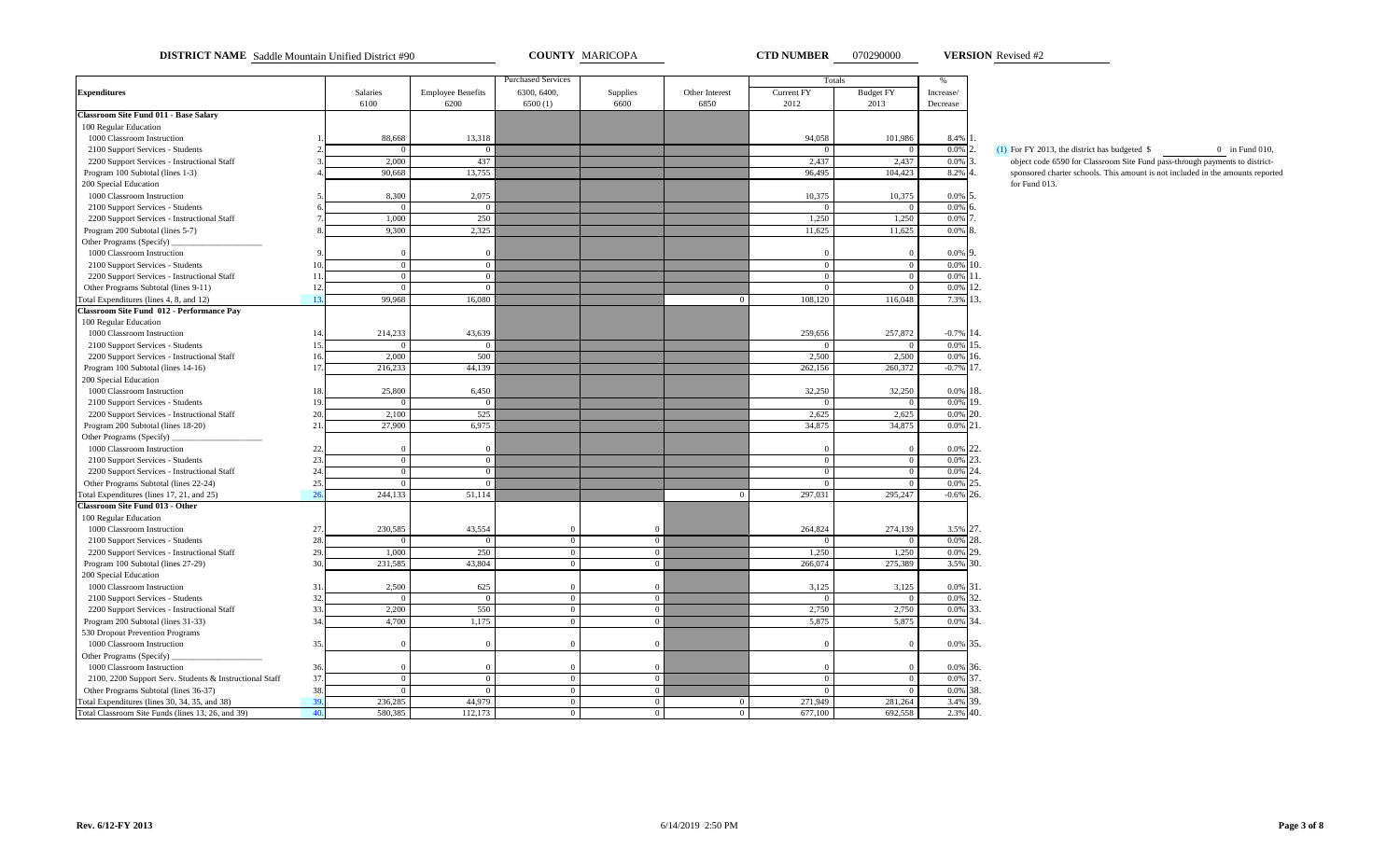| <b>FUNDS 610 AND 625</b>                                                                                                                                                               |                 |                                   |                |                                                                          |                                   | UNRESTRICTED CAPITAL OUTLAY (UCO) AND SOFT CAPITAL ALLOCATION (SCA) FUNDS                                   |                     |                                |                |                            |
|----------------------------------------------------------------------------------------------------------------------------------------------------------------------------------------|-----------------|-----------------------------------|----------------|--------------------------------------------------------------------------|-----------------------------------|-------------------------------------------------------------------------------------------------------------|---------------------|--------------------------------|----------------|----------------------------|
|                                                                                                                                                                                        |                 | Library Books,<br>Textbooks,      |                |                                                                          |                                   | All Other                                                                                                   | All Other           | Totals                         |                |                            |
|                                                                                                                                                                                        |                 | & Instructional                   |                | Redemption of                                                            |                                   | <b>Object Codes</b>                                                                                         | <b>Object Codes</b> | Current                        | <b>Budget</b>  | $\frac{0}{0}$              |
| <b>Expenditures</b>                                                                                                                                                                    | Rentals         | Aids $(2)$                        | Property $(2)$ | Principal (3)                                                            | Interest $(4)$                    | (UCO-type                                                                                                   | $(M&O$ -type        | FY                             | <b>FY</b>      | Increase/                  |
|                                                                                                                                                                                        | 6440            | 6641-6643                         | 6700           | 6830                                                                     | 6840, 6850                        | excluding 6900)                                                                                             | excluding 6900)     | 2012                           | 2013           | Decrease                   |
| Unrestricted Capital Outlay Override (1)                                                                                                                                               |                 | $\mathbf{0}$<br>$\Omega$          | $\Omega$       | $\overline{0}$                                                           | $\overline{0}$                    |                                                                                                             |                     | $\overline{0}$                 | $\overline{0}$ | $0.0\%$ 1                  |
| <b>Unrestricted Capital Outlay Fund 610 (6)</b>                                                                                                                                        |                 | $\Omega$                          |                |                                                                          |                                   |                                                                                                             |                     |                                |                |                            |
| 1000 Instruction                                                                                                                                                                       |                 | $\overline{0}$                    | 35,424         |                                                                          |                                   |                                                                                                             |                     | 442,578                        | 35,424         | $-92.0\%$ 2.               |
| 2000 Support Services<br>2100, 2200 Students and Instructional Staff                                                                                                                   |                 | $\Omega$<br>$\Omega$              | 11,640         |                                                                          |                                   |                                                                                                             |                     | 55,000                         | 11,640         | $-78.8\%$ 3.               |
| 2300, 2400, 2500, 2900 Administration                                                                                                                                                  |                 | $\overline{0}$                    | 174,776        |                                                                          | $\overline{0}$                    | $\overline{0}$                                                                                              |                     | 5,000                          | 174,776        | 3395.5% 4                  |
| 2600 Operation & Maintenance of Plant                                                                                                                                                  |                 | $\overline{0}$                    | 7,555          |                                                                          |                                   | $\Omega$                                                                                                    |                     | 131,975                        | 7,555          | $-94.3\%$ 5                |
| 2700 Student Transportation                                                                                                                                                            |                 | $\overline{0}$                    | $\Omega$       |                                                                          |                                   | $\Omega$                                                                                                    |                     | 54,569                         | $\overline{0}$ | $-100.0\%$ 6               |
| 3000 Operation of Noninstructional Services (5)                                                                                                                                        |                 | $\overline{0}$                    | $\Omega$       |                                                                          |                                   | $\Omega$                                                                                                    |                     | 20,000                         | $\Omega$       | $-100.0\%$ 7               |
| 4000 Facilities Acquisition and Construction                                                                                                                                           |                 | $\overline{0}$                    | $\Omega$       |                                                                          |                                   | 146,811                                                                                                     |                     | $\overline{0}$                 | 146,811        | $0.0\%$ 8.                 |
| 5000 Debt Service                                                                                                                                                                      |                 |                                   |                | 38,156                                                                   | 4,477                             |                                                                                                             |                     | 42,600                         | 42,633         | $0.1\%$ 9.                 |
| Total Unrestricted Capital Outlay Fund (lines 2-9)                                                                                                                                     | 10 <sub>1</sub> | $\overline{0}$<br>$\overline{0}$  | 229,394        | 38,156                                                                   | 4,477                             | 146,811                                                                                                     |                     | 751,722                        | 418,838        | $-44.3\%$ 10.              |
| <b>Soft Capital Allocation Fund 625</b>                                                                                                                                                |                 |                                   |                |                                                                          |                                   |                                                                                                             |                     |                                |                |                            |
| 1000 Instruction                                                                                                                                                                       | 11              | $\overline{0}$<br>30,965          | 20,355         |                                                                          |                                   | 10,000                                                                                                      | $\overline{0}$      | 116,681                        | 61,320         | $-47.5\%$ 11.              |
| 2000 Support Services                                                                                                                                                                  |                 |                                   |                |                                                                          |                                   |                                                                                                             |                     |                                |                |                            |
| 2100, 2200 Students and Instructional Staff                                                                                                                                            | 12.             | $\overline{0}$<br>15,000          | 4.000          |                                                                          |                                   |                                                                                                             | $\Omega$            | 20,000                         | 19,000         | $-5.0\%$ 12.               |
| 2300, 2400, 2500, 2900 Administration                                                                                                                                                  | 13              | $\overline{0}$                    | 10,850         |                                                                          | $\overline{0}$                    |                                                                                                             | $\overline{0}$      | $\Omega$                       | 10,850         | $0.0\%$ 13.                |
| 2600 Operation & Maintenance of Plant                                                                                                                                                  | 14              | $\overline{0}$                    | 7,529          |                                                                          |                                   | 4,980                                                                                                       | $\overline{0}$      | 156,907                        | 12,509         | $-92.0\%$ 14.              |
| 2700 Student Transportation                                                                                                                                                            | 15.             | $\overline{0}$                    | 185,810        |                                                                          |                                   | 7,924                                                                                                       | $\overline{0}$      | 10,000                         | 193,734        | 1837.3% 15.                |
| 3000 Operation of Noninstructional Services (5)                                                                                                                                        | 16.             | $\overline{0}$                    | $\Omega$       |                                                                          |                                   | $\overline{0}$                                                                                              | $\overline{0}$      | $\overline{0}$                 | $\overline{0}$ | $0.0\%$ 16.                |
| 4000 Facilities Acquisition and Construction                                                                                                                                           | 17              | $\overline{0}$                    | $\Omega$       |                                                                          |                                   | $\Omega$                                                                                                    | $\overline{0}$      | $\overline{0}$                 | $\overline{0}$ | $0.0\%$ 17.                |
| 5000 Debt Service                                                                                                                                                                      | 18              |                                   |                | $\overline{0}$                                                           | $\overline{0}$                    |                                                                                                             |                     | $\Omega$                       | $\Omega$       | $0.0\%$ 18.                |
| Total Soft Capital Allocation Fund (lines 11-18)                                                                                                                                       | 19.             | $\overline{0}$<br>45,965          | 228,543        | $\overline{0}$                                                           | $\overline{0}$                    | 22,904                                                                                                      | $\Omega$            | 303,588                        | 297,412        | $-2.0\%$ 19.               |
| (1) Amounts in the Unrestricted Capital Outlay Override line 1 above must be<br>included in the appropriate individual line items for Fund 610 and in the Budget Year<br>Total Column. |                 |                                   | Food Service   |                                                                          |                                   | (5) Expenditures Budgeted in Unrestricted Capital Outlay (UCO) and Soft Capital Allocation (SCA) Funds for  |                     | Unrestricted<br>Capital Outlay |                | Soft Capital<br>Allocation |
|                                                                                                                                                                                        |                 |                                   |                | Enter the amount budgeted in UCO and SCA for Food Service                |                                   |                                                                                                             |                     |                                |                |                            |
| (2) Detail by object code:                                                                                                                                                             |                 |                                   |                | [Amounts will be used to determine district compliance with state        |                                   |                                                                                                             |                     |                                |                |                            |
| Unrestricted                                                                                                                                                                           | Soft Capital    |                                   |                | matching requirements pursuant to CFR Title 7, §210.17(a)]               |                                   |                                                                                                             |                     |                                |                |                            |
| Capital Outlay                                                                                                                                                                         | Allocation      |                                   |                |                                                                          |                                   |                                                                                                             |                     |                                |                |                            |
| 6641 Library Books                                                                                                                                                                     | <sup>\$</sup>   | $\sim$                            |                |                                                                          |                                   | (6) Expenditures, if any, budgeted in the Unrestricted Capital Outlay Fund on lines 2-9 for the K-3 Reading |                     |                                |                |                            |
| 6642 Textbooks<br>$\overline{0}$                                                                                                                                                       |                 | 9,100                             |                | Program as described in A.R.S. §15-211, added by Laws 2012, Ch. 300, §2. |                                   |                                                                                                             |                     | $\mathbf{s}$                   |                |                            |
| 6643 Instructional Aids<br>$\overline{0}$                                                                                                                                              |                 | 36,865<br>5,144                   |                |                                                                          |                                   |                                                                                                             |                     |                                |                |                            |
| 4,692<br>6731 Furniture and Equipment<br>6734 Vehicles<br>$\overline{0}$                                                                                                               |                 | 185,445                           |                |                                                                          |                                   |                                                                                                             |                     |                                |                |                            |
| 148,942<br>6737 Tech Hardware & Software                                                                                                                                               |                 | 12,850                            |                |                                                                          |                                   |                                                                                                             |                     |                                |                |                            |
|                                                                                                                                                                                        |                 |                                   |                |                                                                          |                                   |                                                                                                             |                     |                                |                |                            |
| (3) Includes principal on Capital Equity Fund loans of                                                                                                                                 |                 | -, principal on capital leases of |                |                                                                          | 40,333, and principal on bonds of |                                                                                                             |                     | 7,276,716.                     |                |                            |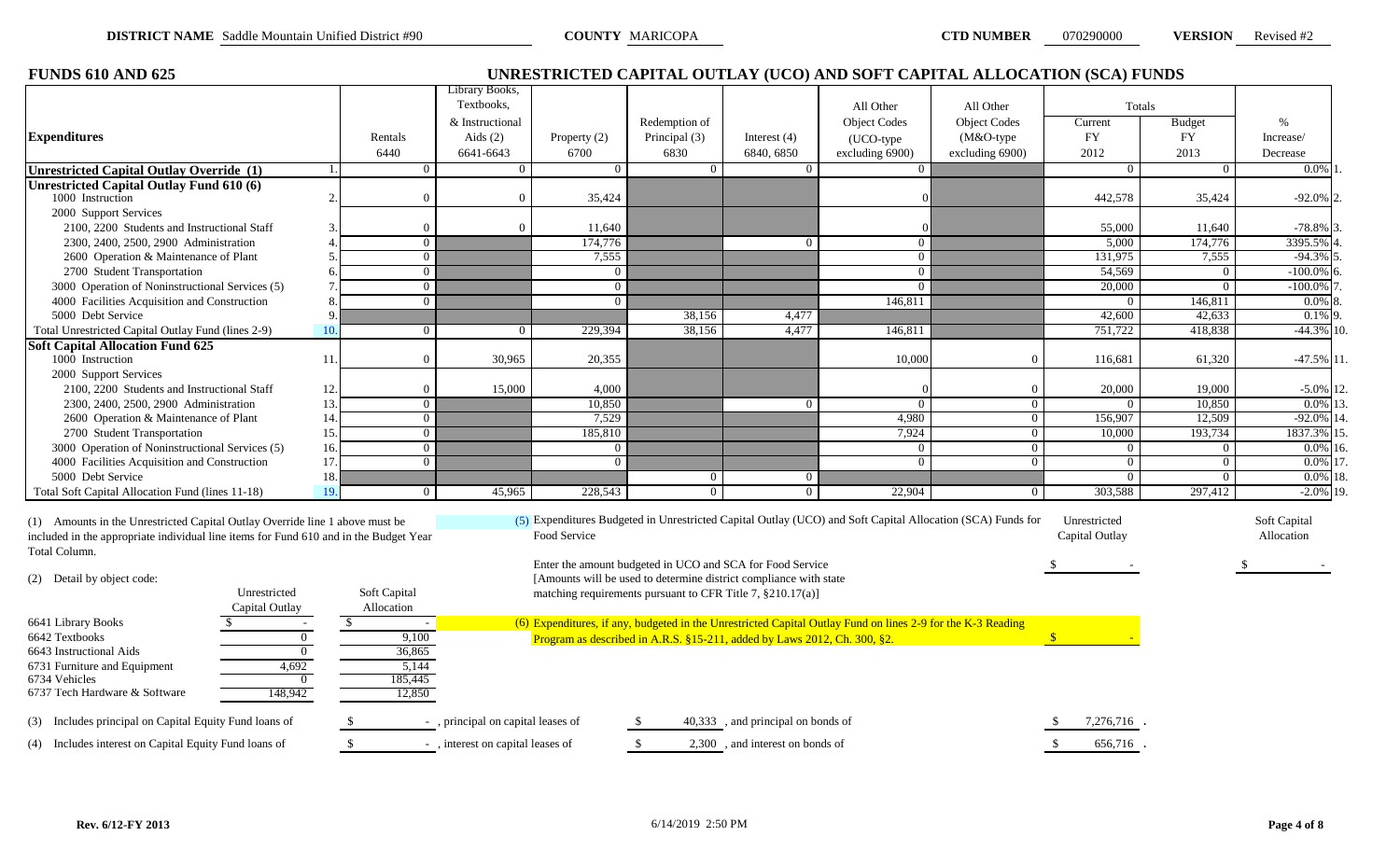|  | <b>DISTRICT NAME</b> Saddle Mountain Unified District #90 |
|--|-----------------------------------------------------------|
|--|-----------------------------------------------------------|

**COUNTY** MARICOPA **CTD NUMBER** 070290000 **VERSION** Revised #2

| FUNDS 630, 690, and 695                                     |     |                 |                 |          | <b>BOND BUILDING AND CAPITAL FUNDS</b> |          |                     |            |                  |           |            |                         |
|-------------------------------------------------------------|-----|-----------------|-----------------|----------|----------------------------------------|----------|---------------------|------------|------------------|-----------|------------|-------------------------|
|                                                             |     |                 | Employee        |          | Redemption                             | Other    | All Other           |            | Totals           | $\%$      |            |                         |
| <b>Expenditures</b>                                         |     | <b>Salaries</b> | <b>Benefits</b> | Property | of Principal                           | Interest | <b>Object Codes</b> | Current FY | <b>Budget FY</b> | Increase/ | Renovation | <b>New Construction</b> |
|                                                             |     | 6100            | 6200            | 6700     | 6830                                   | 6850     | (excluding 6900)    | 2012       | 2013             | Decrease  |            |                         |
| <b>Bond Building Fund 630</b>                               |     |                 |                 |          |                                        |          |                     |            |                  |           |            |                         |
| 1000 Instruction                                            |     |                 |                 |          |                                        |          |                     |            |                  | 0.0%      |            |                         |
| 2000 Support Services                                       |     |                 |                 |          |                                        |          |                     |            |                  |           |            |                         |
| 2100, 2200 Students and Instructional Staff                 |     |                 |                 |          |                                        |          |                     |            |                  | 0.0%      |            |                         |
| 2300, 2400, 2500, 2900 Administration                       |     |                 |                 |          |                                        |          |                     |            |                  | 0.0%      |            |                         |
| 2600 Operation & Maintenance of Plant                       |     |                 |                 |          |                                        |          |                     |            |                  | 0.0%      |            |                         |
| 2700 Student Transportation                                 |     |                 |                 |          |                                        |          |                     |            |                  | 0.0%      |            |                         |
| 3000 Operation of Noninstructional Services                 |     |                 |                 |          |                                        |          |                     |            |                  | 0.0%      |            |                         |
| 4000 Facilities Acquisition and Construction                |     |                 |                 |          |                                        |          | 2,163,043           | 10,493,849 | 2,163,043        | $-79.4%$  |            |                         |
| 5000 Debt Service                                           |     |                 |                 |          |                                        |          |                     |            |                  | 0.0%      |            |                         |
| Total Bond Building Fund Expenditures (lines 1-8)           |     |                 |                 |          |                                        |          | 2,163,043           | 10,493,849 | 2,163,043        | $-79.4%$  | $\Omega$   | 0 <sub>19</sub>         |
| <b>Building Renewal Fund 690</b>                            |     |                 |                 |          |                                        |          |                     |            |                  |           |            |                         |
| 1000 Instruction                                            | 10  |                 |                 |          |                                        |          |                     |            |                  | 0.0%      |            |                         |
| 2000 Support Services                                       |     |                 |                 |          |                                        |          |                     |            |                  |           |            |                         |
| 2100, 2200 Students and Instructional Staff                 | 11  |                 |                 |          |                                        |          |                     |            |                  | 0.0%      |            |                         |
| 2300, 2400, 2500, 2900 Administration                       |     |                 |                 |          |                                        |          |                     |            |                  | 0.0%      |            |                         |
| 2600 Operation & Maintenance of Plant                       | 13  |                 |                 | 12,618   |                                        |          |                     | 12,554     | 12,618           | 0.5%      |            |                         |
| 2700 Student Transportation                                 |     |                 |                 |          |                                        |          |                     |            |                  | 0.0%      |            |                         |
| 3000 Operation of Noninstructional Services                 | 15  |                 |                 |          |                                        |          |                     |            |                  | 0.0%      |            |                         |
| 4000 Facilities Acquisition and Construction                |     |                 |                 |          |                                        |          | 187,382             |            | 187,382          | 0.0%      |            |                         |
| 5000 Debt Service                                           |     |                 |                 |          |                                        |          |                     |            |                  | 0.0%      |            |                         |
| Total Building Renewal Fund Expenditures (lines 10-17)      | 18  |                 |                 | 12,618   |                                        |          | 187,382             | 12,554     | 200,000          | 1493.1%   | $\Omega$   | $0$ 18.                 |
| <b>New School Facilities Fund 695</b>                       |     |                 |                 |          |                                        |          |                     |            |                  |           |            |                         |
| 1000 Instruction                                            | 19  |                 |                 |          |                                        |          |                     |            |                  | 0.0%      |            |                         |
| 2000 Support Services                                       |     |                 |                 |          |                                        |          |                     |            |                  |           |            |                         |
| 2100, 2200 Students and Instructional Staff                 | 20. |                 |                 |          |                                        |          |                     |            |                  | $0.0\%$   |            |                         |
| 2300, 2400, 2500, 2900 Administration                       | 21  |                 |                 |          |                                        |          |                     |            |                  | 0.0%      |            |                         |
| 2600 Operation & Maintenance of Plant                       | 22  |                 |                 |          |                                        |          |                     |            |                  | 0.0%      |            |                         |
| 2700 Student Transportation                                 | 23  |                 |                 |          |                                        |          |                     |            |                  | 0.0%      |            |                         |
| 3000 Operation of Noninstructional Services                 | 24  |                 |                 |          |                                        |          |                     |            |                  | 0.0%      |            |                         |
| 4000 Facilities Acquisition and Construction                | 25  |                 |                 |          |                                        |          |                     |            |                  | $0.0\%$   |            |                         |
| 5000 Debt Service                                           | 26  |                 |                 |          |                                        |          |                     |            |                  | 0.0%      |            |                         |
| Total New School Facilities Fund Expenditures (lines 19-26) | 27  |                 |                 |          |                                        |          |                     | $^{\circ}$ | -01              | $0.0\%$   | $\Omega$   | $\overline{0}$ 27       |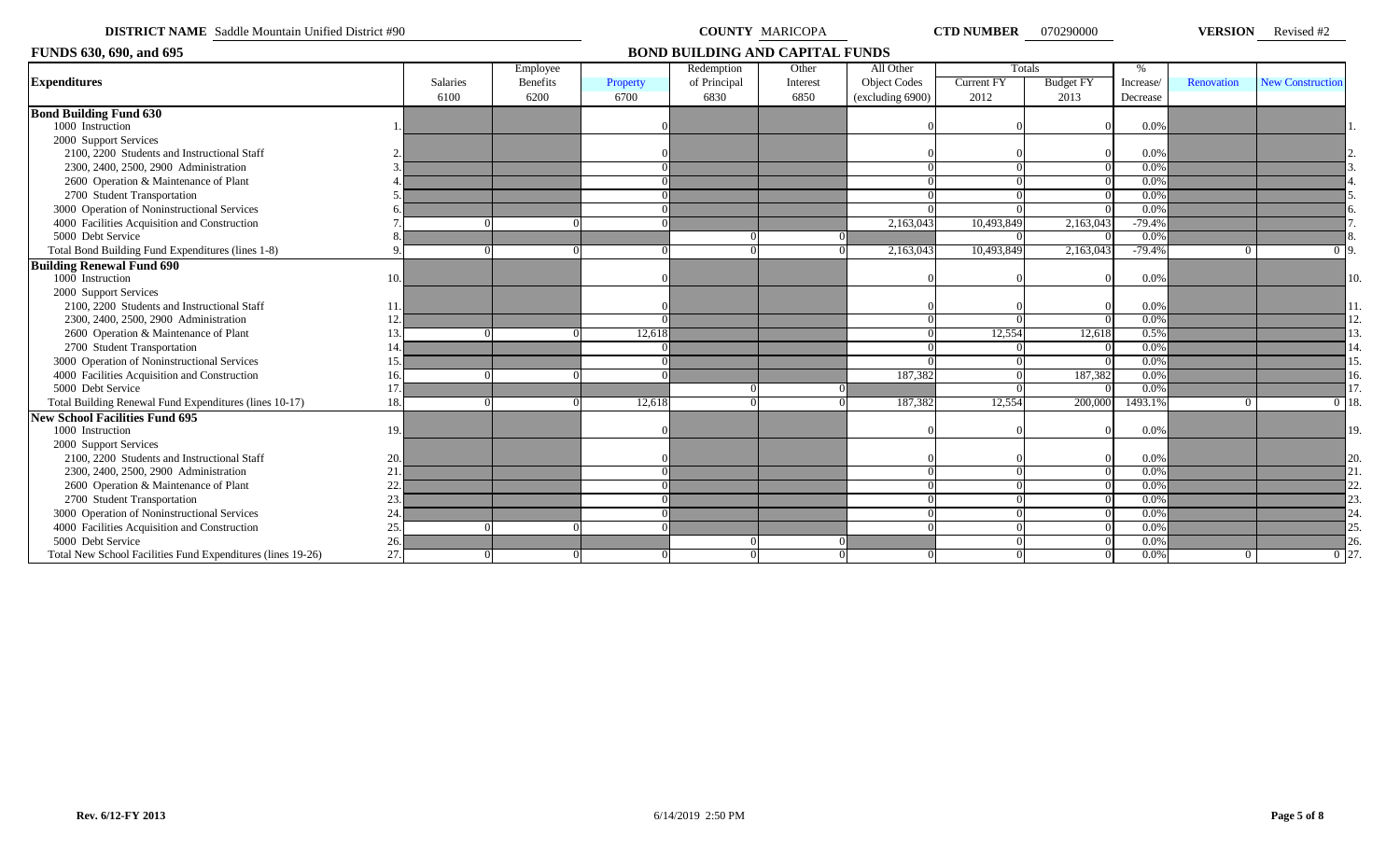- 1. 100-130 ESEA Title I Helping Disadvantaged Children 60
- 2. 140-150 ESEA Title II Prof. Dev. and Technology 60
- 3. 160 ESEA Title IV 21st Century Schools 60
- 4. 170-180 ESEA Title V Promote Informed Parent Choice 60
- 5. 190 ESEA Title III Limited Eng. & Immigrant Students 60
- 6. 200 ESEA Title VII Indian Education 60
- 7. 210 ESEA Title VI Flexibility and Accountability 60
- 
- 
- 10. 240 Workforce Investment Act 60
- 11. 250 AEA Adult Education 60
- 12. 260-270 Vocational Education Basic Grants 600
- 13. 280 ESEA Title X Homeless Education 6000 6.000 13. 16. 550 Insurance Proceeds 6000 16.
- 14. 290 Medicaid Reimbursement 600 600 2014,500 204,506 172,000 3,600 17. 555 Textbooks 6000 3,500 3,600 3,600 3,600 17. 555 Textbooks 6000 3,400 3,600 3,600 3,400 3,600 3,600 3,600 17. 555 Textbooks 6000 3,600 3,600 3,600
- 
- 
- 17. 300-399 Other Federal Projects (Besides E-Rate & Impact Aid) 60
- 18. Total Federal Project Funds (lines 1-17)

- 19. 400 Vocational Education 6000 11,877 19. 23. 590 11,800 3000 11,800 3000 11,800 3000 11,800 30,144 23. 14
- 20. 410 Early Childhood Block Grant 60
- 21. 420 Ext. School Yr. Pupils with Disabilities 60
- 
- 23. 430 Chemical Abuse Prevention Programs 60
- 24. 435 Academic Contests 60
- 
- 26. 455 Family Literacy Program 60
- 27. 460 Environmental Special Plate 60
- 28. 465-499 Other State Projects 60
- 29. Total State Project Funds (lines 19-28)
- 30. Total Special Projects (lines 18 and 29)

### **INSTRUCTIONAL IMPROVEMENT FUND (020)**

- 
- 2. Class Size Reduction
- 3. Dropout Prevention Programs (M&O purposes)
- 4. Instructional Improvement Programs (M&O purposes)
- 5. Total Instructional Improvement Fund (lines 1-4)

|     | <b>SPECIAL PROJECTS</b>                                      |      |                         |                         |                            |                  | <b>OTHER FUNDS (DO NOT Add to Aggregate)</b>                |                                                           |                                                |          | <b>Current FY</b>  | <b>Budget FY</b>  |  |
|-----|--------------------------------------------------------------|------|-------------------------|-------------------------|----------------------------|------------------|-------------------------------------------------------------|-----------------------------------------------------------|------------------------------------------------|----------|--------------------|-------------------|--|
|     |                                                              |      |                         |                         |                            |                  | 050 County, City, and Town Grants                           |                                                           |                                                | 6000     | $\Omega$           | $\Omega$ $\Gamma$ |  |
|     |                                                              |      |                         | <b>NO. OF PERSONNEL</b> | <b>TOTAL ALL FUNCTIONS</b> |                  |                                                             | $\overline{2}$                                            | 071 Structured English Immersion (1)           | 6000     | 8,257              | 19,359 2          |  |
|     | <b>FEDERAL PROJECTS</b>                                      |      | Current $\overline{FY}$ | <b>Budget FY</b>        | <b>Current FY</b>          | <b>Budget FY</b> |                                                             | 3.                                                        | 072 Compensatory Instruction (1)               | 6000     | $\Omega$           | 0.13              |  |
|     | 1. 100-130 ESEA Title I - Helping Disadvantaged Children     | 6000 | 0.50                    | 11.59                   | 1,556,662                  | 2,265,056        |                                                             | $\overline{4}$                                            | 500 School Plant (Lease over 1 year) (2)       | 6000     | 160                | 200 4             |  |
|     | 140-150 ESEA Title II - Prof. Dev. and Technology            | 6000 | 0.00                    | 0.00                    | 41,630                     | 40,910           |                                                             | 5.                                                        | 505 School Plant (Lease 1 year or less)        | 6000     | 205                | $205$ 5           |  |
|     | 160 ESEA Title IV - 21st Century Schools                     | 6000 | 0.00                    | 0.00                    | $\theta$                   | $\Omega$         |                                                             | 6.                                                        | 506 School Plant (Sale)                        | 6000     | 2,335              | $2,500$ 6         |  |
|     | 170-180 ESEA Title V - Promote Informed Parent Choice        | 6000 | 0.00                    | 0.00                    | $\Omega$                   | $\Omega$         |                                                             |                                                           | 510 Food Service                               | 6000     | ,000,000           | 800,000           |  |
|     | 190 ESEA Title III - Limited Eng. & Immigrant Students       | 6000 | 0.00                    | 0.00                    | 28,103                     | 38,342 5.        |                                                             | 8.                                                        | 515 Civic Center                               | 6000     | 50,000             | $60,154$ 8        |  |
| 6.  | 200 ESEA Title VII - Indian Education                        | 6000 | 0.00                    | 0.00                    | 147                        | $\Omega$         | 16                                                          | 9.                                                        | 520 Community School                           | 6000     | 7.600              | 8,000             |  |
|     | 210 ESEA Title VI - Flexibility and Accountability           | 6000 | 0.00                    | 0.00                    | $\Omega$                   | $\Omega$         |                                                             | 10.                                                       | 525 Auxiliary Operations                       | 6000     | 75,000             | 84,121            |  |
| 8.  | 220 IDEA Part B                                              | 6000 | 0.00                    | 2.50                    | 271,942                    | 196.111          |                                                             | 11.                                                       | 526 Extracurricular Activities Fees Tax Credit | 6000     | 35,000             | 41,000            |  |
|     | 230 Johnson-O'Malley                                         | 6000 | 0.00                    | 0.00                    | $\Omega$                   | $0\vert 9$ .     |                                                             | 12.                                                       | 530 Gifts and Donations                        | 6000     | 79,169             | $81,411$ 12.      |  |
|     | 240 Workforce Investment Act                                 | 6000 | 0.00                    | 0.00                    | $\theta$                   | $\Omega$         | 10.                                                         | 6000<br>13.<br>535 Career & Tech. Ed. & Voc. Ed. Projects |                                                |          | 2,434              | 16,000 13         |  |
|     | 250 AEA - Adult Education                                    | 6000 | 0.00                    | 0.00                    | $\overline{0}$             | $\Omega$         | 111.<br>14.<br>540 Fingerprint                              |                                                           |                                                | 6000     | 100                | $0 \mid 14$       |  |
|     | 260-270 Vocational Education - Basic Grants                  | 6000 | 0.00                    | 0.00                    | 7,901                      | 27,045 12.       | 15.<br>545 School Opening                                   |                                                           |                                                | 6000     | $\Omega$           | 0115              |  |
|     | 280 ESEA Title X - Homeless Education                        | 6000 | 0.00                    | 0.00                    | $\Omega$                   | $\Omega$         | 13.<br>550 Insurance Proceeds<br>16.                        |                                                           | 6000                                           | 20,100   | 18,800 16          |                   |  |
| 14. | 290 Medicaid Reimbursement                                   | 6000 | 0.00                    | 0.00                    | 204,506                    | 172,022 14.      | 555 Textbooks<br>17.                                        |                                                           | 6000                                           | 3,300    | 3,600              |                   |  |
| 15. | <b>374 E-Rate</b>                                            | 6000 | 0.00                    | 0.00                    | 113,119                    | 150,000          | 15.<br>565 Litigation Recovery<br>18.                       |                                                           |                                                | 6000     | 10,000             | 11,644 18.        |  |
| 16. | 378 Impact Aid                                               | 6000 | 0.00                    | 0.00                    | $\Omega$                   | $\Omega$         | 16.                                                         | 19.                                                       | 570 Indirect Costs                             | 6000     | 85,000             | 116,160 19        |  |
|     | 300-399 Other Federal Projects (Besides E-Rate & Impact Aid) | 6000 | 0.00                    | 0.00                    | 279,475                    | 500              | 17.                                                         | 20.                                                       | 575 Unemployment Insurance                     | 6000     | $\overline{0}$     | 0 <sup>20</sup>   |  |
|     | 18. Total Federal Project Funds (lines 1-17)                 |      | 0.50                    | 14.09                   | 2,503,484                  | 2,889,987 18.    |                                                             | 21.                                                       | 580 Teacherage                                 | 6000     | $\Omega$           | $\overline{0}$ 21 |  |
|     | <b>STATE PROJECTS</b>                                        |      |                         |                         |                            |                  |                                                             | 22.                                                       | 585 Insurance Refund                           | 6000     | 22,400             | 23,000 22         |  |
|     | 400 Vocational Education                                     | 6000 | 0.00                    | 0.00                    | 15,255                     | 11,877 19.       |                                                             | 23.                                                       | 590 Grants and Gifts to Teachers               | 6000     | 11,800             | $30,144$ 2        |  |
| 20. | 410 Early Childhood Block Grant                              | 6000 | 0.00                    | 0.00                    | $\Omega$                   | $\Omega$         | 20.                                                         | 24.                                                       | 595 Advertisement                              | 6000     | 3,378              | 0.124             |  |
| 21. | 420 Ext. School Yr. - Pupils with Disabilities               | 6000 | 0.00                    | 0.00                    | $\overline{0}$             | $\Omega$         | 21.                                                         | 25.                                                       | 596 Joint Technical Education                  | 6000     | 164,320            | 120,002 25        |  |
| 22. | 425 Adult Basic Education                                    | 6000 | 0.00                    | $\overline{0.00}$       | $\overline{0}$             | $\Omega$         | 22                                                          | 26.                                                       | 620 Adjacent Ways                              | 6000     | 3,612,800          | 3,000,000 26.     |  |
|     | 430 Chemical Abuse Prevention Programs                       | 6000 | 0.00                    | 0.00                    | $\overline{0}$             | $\Omega$         | 23                                                          | 27.                                                       | 639 Impact Aid Revenue Bond Building           | 6000     | $\overline{0}$     | 0 27              |  |
| 24. | 435 Academic Contests                                        | 6000 | 0.00                    | 0.00                    | $\overline{0}$             |                  | 28.<br>$0\,$ 24.<br>640 School Plant - Special Construction |                                                           | 6000                                           | $\theta$ | 0 28               |                   |  |
| 25. | 450 Gifted Education                                         | 6000 | 0.00                    | 0.00                    | $\theta$                   | $\Omega$         | 25<br>29.<br>650 Gifts and Donations                        |                                                           | 6000                                           | 25       | $\overline{25}$ 29 |                   |  |
|     | 455 Family Literacy Program                                  | 6000 | 0.00                    | 0.00                    | $\Omega$                   |                  | $0\,26$                                                     | 30.                                                       | 660 Condemnation                               | 6000     | $\overline{0}$     | 0.130             |  |
| 27. | 460 Environmental Special Plate                              | 6000 | 0.00                    | 0.00                    | $\Omega$                   | $\Omega$         | 27                                                          | 31.                                                       | 665 Energy and Water Savings                   | 6000     | $\overline{0}$     | $46,595$ 3        |  |
| 28. | 465-499 Other State Projects                                 | 6000 | 0.00                    | 0.00                    | 15,000                     |                  | 0 <sup>28</sup>                                             | 32.                                                       | 686 Emergency Deficiencies Correction          | 6000     | $\overline{0}$     | 0.132             |  |
|     | Total State Project Funds (lines 19-28)                      |      | 0.00                    | 0.00                    | 30,255                     | 11,877 29.       |                                                             | 33.                                                       | 691 Building Renewal Grant                     | 6000     | $\Omega$           | 150,000 33        |  |
|     | 30. Total Special Projects (lines 18 and 29)                 |      | 0.50                    | 14.09                   | 2,533,739                  | 2,901,864 30.    |                                                             | 34.                                                       | 700 Debt Service                               | 6000     | 5,000,000          | 5,000,000 34.     |  |

**COUNTY MARICOPA** 

|      | <b>Current FY</b> | <b>Budget FY</b> |  |
|------|-------------------|------------------|--|
| 5000 |                   |                  |  |
| 5000 | 51,000            | 12.<br>43,244    |  |
| 5000 |                   |                  |  |
| 5000 | 85,822            | 107,437          |  |
|      | 136,822           | 150,681<br>15.   |  |

| <b>NUMBER</b> | 070290000 |
|---------------|-----------|
|               |           |

| <b>SPECIAL PROJECTS</b>                                         |      |                         |                                   |                                |                                  |                                   |                                          | <b>OTHER FUNDS (DO NOT Add to Aggregate)</b>   |                  | <b>Current FY</b> | <b>Budget FY</b>       |
|-----------------------------------------------------------------|------|-------------------------|-----------------------------------|--------------------------------|----------------------------------|-----------------------------------|------------------------------------------|------------------------------------------------|------------------|-------------------|------------------------|
|                                                                 |      |                         |                                   |                                |                                  | 050 County, City, and Town Grants | 6000                                     | $\overline{0}$                                 | $\overline{0}$ 1 |                   |                        |
|                                                                 |      | <b>NO. OF PERSONNEL</b> |                                   |                                | <b>TOTAL ALL FUNCTIONS</b><br>2. |                                   |                                          | 071 Structured English Immersion (1)           | 6000             | 8,257             | 19,359 2               |
| <b>DERAL PROJECTS</b>                                           |      | Current FY              | <b>Budget FY</b>                  | Current FY<br><b>Budget FY</b> |                                  | 3.                                | 072 Compensatory Instruction (1)         | 6000                                           | $\Omega$         | 0 3               |                        |
| 1. 100-130 ESEA Title I - Helping Disadvantaged Children        | 6000 | 0.50                    | 11.59<br>1,556,662<br>2,265,056 1 |                                |                                  | 4.                                | 500 School Plant (Lease over 1 year) (2) | 6000                                           | 160              | 200 4             |                        |
| 2. 140-150 ESEA Title II - Prof. Dev. and Technology            | 6000 | $\overline{0.00}$       | 0.00                              | 41,630<br>40,910               |                                  |                                   | 5.                                       | 505 School Plant (Lease 1 year or less)        | 6000             | 205               | $205$ 5                |
| 3. 160 ESEA Title IV - 21st Century Schools                     | 6000 | 0.00                    | 0.00                              | $\Omega$<br>0.13               |                                  |                                   | 6.                                       | 506 School Plant (Sale)                        | 6000             | 2,335             | $2,500$ 6              |
| 4. 170-180 ESEA Title V - Promote Informed Parent Choice        | 6000 | 0.00                    | 0.00                              | $\Omega$<br>$\theta$           |                                  |                                   | 7.                                       | 510 Food Service                               | 6000             | 1,000,000         | 800,000                |
| 5. 190 ESEA Title III - Limited Eng. & Immigrant Students       | 6000 | 0.00                    | 0.00                              | 28,103<br>38,342               |                                  |                                   | 8.                                       | 515 Civic Center                               | 6000             | 50,000            | $60,154$ 8             |
| 6. 200 ESEA Title VII - Indian Education                        | 6000 | 0.00                    | 0.00                              | 147                            | $\Omega$                         |                                   | 9.                                       | 520 Community School                           | 6000             | 7,600             | 8,000 9.               |
| 210 ESEA Title VI - Flexibility and Accountability<br>7.        | 6000 | 0.00                    | 0.00                              |                                | 0 7.                             |                                   | 10.                                      | 525 Auxiliary Operations                       | 6000             | 75,000            | $84,121$ 10.           |
| 8.<br>220 IDEA Part B                                           | 6000 | 0.00                    | 2.50                              | 271,942                        | $196,111$ 8.                     |                                   | 11.                                      | 526 Extracurricular Activities Fees Tax Credit | 6000             | 35,000            | $41,000$ 11.           |
| 9. 230 Johnson-O'Malley                                         | 6000 | 0.00                    | 0.00                              | $\Omega$                       | $0\vert 9$ .                     |                                   | 12.                                      | 530 Gifts and Donations                        | 6000             | 79,169            | 81,411 12.             |
| 240 Workforce Investment Act                                    | 6000 | 0.00                    | 0.00                              | $\Omega$                       |                                  | $0\,10.$                          | 13.                                      | 535 Career & Tech. Ed. & Voc. Ed. Projects     | 6000             | 2,434             | $16,000$ 13            |
| 250 AEA - Adult Education                                       | 6000 | 0.00                    | 0.00                              | $\Omega$                       |                                  | $0 \; 11.$                        | 14.                                      | 540 Fingerprint                                | 6000             | 100               | 0 14                   |
| 260-270 Vocational Education - Basic Grants<br>2.               | 6000 | 0.00                    | 0.00                              | 7,901                          | 27,045 12.                       |                                   | 15.                                      | 545 School Opening                             | 6000             | $\Omega$          | 015                    |
| 280 ESEA Title X - Homeless Education<br>3.                     | 6000 | 0.00                    | 0.00                              |                                | 0 13.                            |                                   | 16.                                      | 550 Insurance Proceeds                         | 6000             | 20,100            | 18,800 16.             |
| 4. 290 Medicaid Reimbursement                                   | 6000 | 0.00                    | 0.00                              | 204,506                        | 172,022 14.                      |                                   | 555 Textbooks<br>17.                     |                                                | 6000             | 3,300             | $3,600$ 17.            |
| $374$ E-Rate<br>5.                                              | 6000 | 0.00                    | 0.00                              | 113,119                        | 150,000 15.                      | 18.<br>565 Litigation Recovery    |                                          | 6000                                           | 10,000           | 11,644 18.        |                        |
| 378 Impact Aid<br>6.                                            | 6000 | 0.00                    | 0.00                              | $\Omega$                       |                                  | $0\,16.$                          | 19.                                      | 570 Indirect Costs<br>6000                     |                  | 85,000            | 116,160 19.            |
| 7. 300-399 Other Federal Projects (Besides E-Rate & Impact Aid) | 6000 | 0.00                    | 0.00                              | 279,475                        | 500 17.                          |                                   | 20.                                      | 575 Unemployment Insurance                     | 6000             | $\overline{0}$    | $0\,120$               |
| 8. Total Federal Project Funds (lines 1-17)                     |      | 0.50                    | 14.09                             | 2,503,484                      | 2,889,987 18.                    |                                   | 21.                                      | 580 Teacherage                                 | 6000             | $\Omega$          | 0 <sup>121</sup>       |
| <b>ATE PROJECTS</b>                                             |      |                         |                                   |                                |                                  |                                   | 22.                                      | 585 Insurance Refund                           | 6000             | 22,400            | 23,000 22              |
| 9. 400 Vocational Education                                     | 6000 | 0.00                    | 0.00                              | 15,255                         | 11,877 19.                       |                                   | 23.                                      | 590 Grants and Gifts to Teachers               | 6000             | 11,800            | $30,144$ 23.           |
| 0. 410 Early Childhood Block Grant                              | 6000 | 0.00                    | 0.00                              | $\theta$                       | $\overline{0}$ 20.               |                                   | 24.                                      | 595 Advertisement                              | 6000             | 3,378             | 0.24                   |
| 1. 420 Ext. School Yr. - Pupils with Disabilities               | 6000 | 0.00                    | 0.00                              | $\theta$                       | $\overline{0}$ 21.               |                                   | 25.                                      | 596 Joint Technical Education                  | 6000             | 164,320           | 120,002 25.            |
| 2. 425 Adult Basic Education                                    | 6000 | 0.00                    | 0.00                              | $\theta$                       | $\overline{0}$                   | $\sqrt{22}$ .                     | 26.                                      | 620 Adjacent Ways                              | 6000             | 3,612,800         | $3,000,000$ 26.        |
| 3. 430 Chemical Abuse Prevention Programs                       | 6000 | 0.00                    | 0.00                              | $\theta$                       | $\overline{0}$                   | 23.                               | 27.                                      | 639 Impact Aid Revenue Bond Building           | 6000             | $\overline{0}$    | $0\vert 27$            |
| 4. 435 Academic Contests                                        | 6000 | 0.00                    | 0.00                              | $\Omega$                       | $0\,24.$                         |                                   | 28.                                      | 640 School Plant - Special Construction        | 6000             | $\overline{0}$    | $0\,28$                |
| 5. 450 Gifted Education                                         | 6000 | 0.00                    | 0.00                              | $\Omega$                       | $\overline{0}$ 25.               |                                   | 29.                                      | 650 Gifts and Donations                        | 6000             | 25                | $\overline{25}$ 29.    |
| 6. 455 Family Literacy Program                                  | 6000 | 0.00                    | 0.00                              | $\Omega$                       |                                  | $0\,26.$                          | 30.                                      | 660 Condemnation                               | 6000             | $\overline{0}$    | 0 30                   |
| 7. 460 Environmental Special Plate                              | 6000 | 0.00                    | 0.00                              | $\Omega$                       | $0\,27.$                         |                                   | 31.                                      | 665 Energy and Water Savings                   | 6000             | $\overline{0}$    | 46,595 31              |
| 8. 465-499 Other State Projects                                 | 6000 | 0.00                    | 0.00                              | 15,000                         |                                  | $0\,128.$                         | 32.                                      | 686 Emergency Deficiencies Correction          | 6000             | $\bf{0}$          | 0.32                   |
| 9. Total State Project Funds (lines 19-28)                      |      | 0.00                    | 0.00                              | 30,255                         | 11,877 29.                       |                                   | 33.                                      | 691 Building Renewal Grant                     | 6000             | $\overline{0}$    | 150,000 33             |
| 0. Total Special Projects (lines 18 and 29)                     |      | 0.50                    | 14.09                             | 2,533,739                      | 2,901,864 30.                    |                                   | 34.                                      | 700 Debt Service                               | 6000             | 5,000,000         | 5,000,000 34           |
|                                                                 |      |                         |                                   |                                |                                  |                                   | 35.                                      | 720 Impact Aid Revenue Bond Debt Service       | 6000             | $\overline{0}$    | 0 35                   |
| <b>STRUCTIONAL IMPROVEMENT FUND (020)</b>                       |      | <b>Current FY</b>       |                                   | <b>Budget FY</b>               |                                  |                                   | 36.                                      | 750 Permanent                                  | 6000             | $\overline{0}$    | 0.36                   |
| 1. Teacher Compensation Increases                               | 6000 |                         | $\theta$                          |                                |                                  |                                   | 37.                                      | Other                                          | 6000             | $\overline{0}$    | $1,000,000$ 37.        |
| 2. Class Size Reduction                                         | 6000 |                         | 51,000                            | 43,244                         |                                  |                                   |                                          | <b>INTERNAL SERVICE FUNDS 950-989</b>          |                  |                   |                        |
| 3. Dropout Prevention Programs (M&O purposes)                   | 6000 |                         | $\overline{0}$                    |                                |                                  |                                   |                                          | 9 Self-Insurance                               | 6000             | $\overline{0}$    | $\overline{0}$ 1       |
| 4. Instructional Improvement Programs (M&O purposes)            | 6000 |                         | 85,822                            | 107,437                        |                                  |                                   | 2.                                       | 955 Intergovernmental Agreements               | 6000             | 3,500             | $7,000$ <sub>2</sub> . |
| 5. Total Instructional Improvement Fund (lines 1-4)             |      |                         | 136.822                           | 150.681 5                      |                                  |                                   | $\mathcal{R}$                            | 9 OPER                                         | 6000             | $\Omega$          | $\overline{0}$ 3.      |

(1) From Supplement, page 3, line 10 and line 20, respectively.

(2) Indicate amount budgeted in Fund 500 for M&O purposes  $$^{\circ}$ 

|      | <b>Current FY</b> | <b>Budget FY</b> |     |
|------|-------------------|------------------|-----|
| 6000 | 0                 | 0                | 1.  |
| 6000 | 8,257             | 19,359           | 2.  |
| 6000 | 0                 | 0                | 3.  |
| 6000 | 160               | 200              | 4.  |
| 6000 | $\overline{205}$  | 205              | 5.  |
| 6000 | 2,335             | 2,500            | 6.  |
| 6000 | 1,000,000         | 800,000          | 7.  |
| 6000 | 50,000            | 60,154           | 8.  |
| 6000 | 7,600             | 8,000            | 9.  |
| 6000 | 75,000            | 84,121           | 10. |
| 6000 | 35,000            | 41,000           | 11. |
| 6000 | 79,169            | 81,411           | 12. |
| 6000 | 2,434             | 16,000           | 13. |
| 6000 | 100               | 0                | 14. |
| 6000 | $\theta$          | 0                | 15. |
| 6000 | 20,100            | 18,800           | 16. |
| 6000 | 3,300             | 3,600            | 17. |
| 6000 | 10,000            | 11,644           | 18. |
| 6000 | 85,000            | 116,160          | 19. |
| 6000 | $\theta$          | 0                | 20. |
| 6000 | $\theta$          | 0                | 21. |
| 6000 | 22,400            | 23,000           | 22. |
| 6000 | 11,800            | 30,144           | 23. |
| 6000 | 3,378             | 0                | 24. |
| 6000 | 164,320           | 120,002          | 25. |
| 6000 | 3,612,800         | 3,000,000        | 26. |
| 6000 | 0                 | 0                | 27. |
| 6000 | 0                 | 0                | 28. |
| 6000 | 25                | $\overline{25}$  | 29. |
| 6000 | $\overline{0}$    | 0                | 30. |
| 6000 | $\boldsymbol{0}$  | 46,595           | 31. |
| 6000 | $\overline{0}$    | 0                | 32. |
| 6000 | $\overline{0}$    | 150,000          | 33. |
| 6000 | 5,000,000         | 5,000,000        | 34. |
| 6000 | 0                 | 0                | 35. |
| 6000 | $\overline{0}$    | 0                | 36. |
| 6000 | $\mathbf{0}$      | 1,000,000        | 37. |

|    | Self-Insurance                   | 6000 |       |        |                |
|----|----------------------------------|------|-------|--------|----------------|
|    | 955 Intergovernmental Agreements | 6000 | 3,500 | 7.000  | '2.            |
| c. | <b>OPER</b>                      | 6000 |       |        | 3.             |
|    |                                  | 6000 |       | 24,684 | <sup>14.</sup> |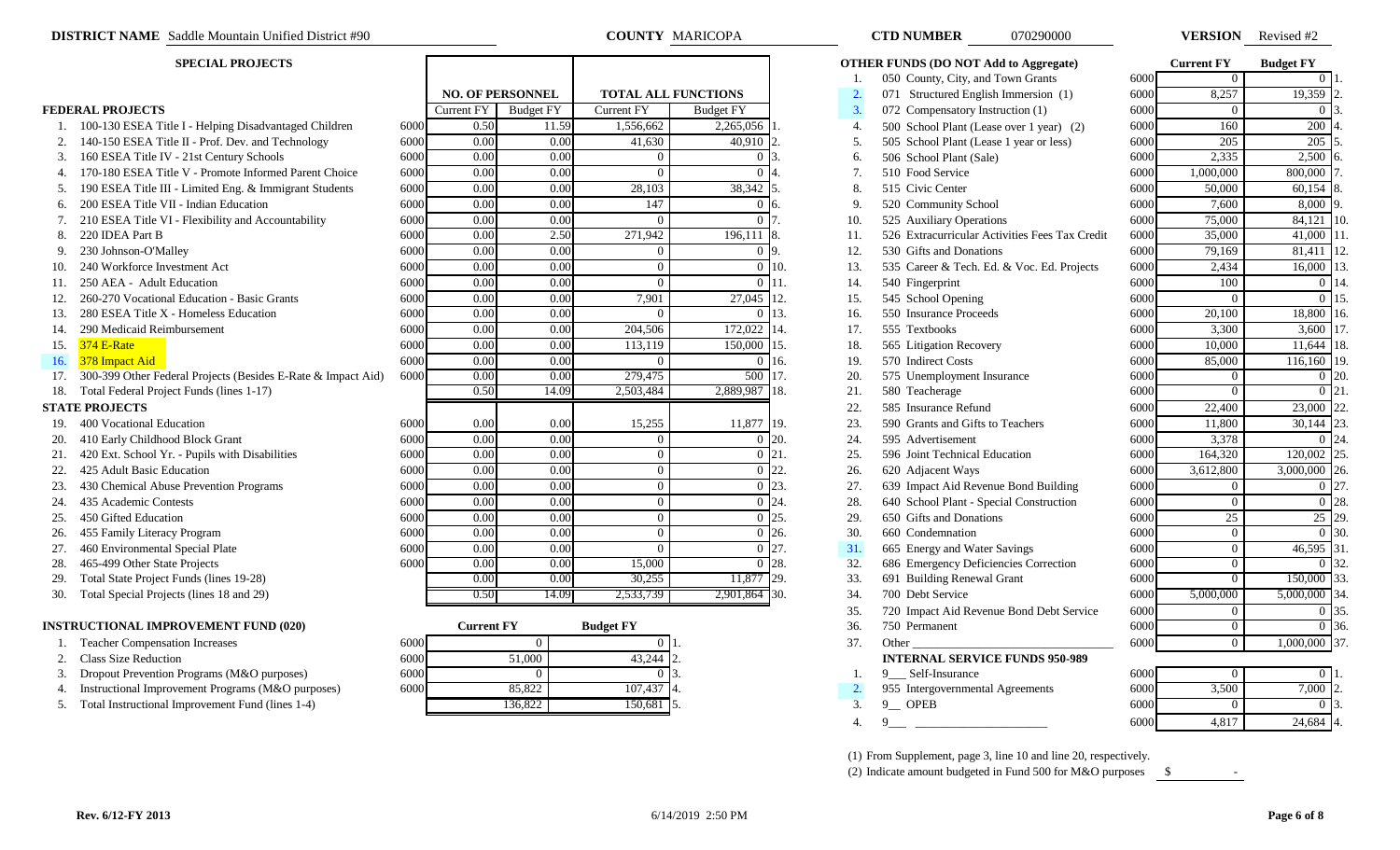**VERSION** Revised #2

## **(A.R.S. §15-947.C) CALCULATION OF FY 2013 GENERAL BUDGET LIMIT**

|          | $(A.R.S. §15-947.C)$                                                                                                    |                                    |                                             |
|----------|-------------------------------------------------------------------------------------------------------------------------|------------------------------------|---------------------------------------------|
|          |                                                                                                                         | А.<br>Maintenance<br>and Operation | В.<br>Unrestricted<br><b>Capital Outlay</b> |
|          | 1. (a) FY 2013 Revenue Control Limit (RCL)                                                                              |                                    |                                             |
|          | (from Work Sheet E, line VIII, or Work Sheet F, line III)<br>7,125,460<br>\$                                            |                                    |                                             |
|          | $*(b)$ Plus Adjustment for Growth (1)<br>305,980                                                                        |                                    |                                             |
| $*(c)$   | Increase or (Decrease) in 03 District High School Tuition<br>Payments (A.R.S. §15-905.J) (1)<br>0                       |                                    |                                             |
|          | 7,431,440<br>\$<br>(d) Adjusted RCL                                                                                     | 7,431,440                          | \$<br>$\overline{0}$                        |
| 2. (a)   | FY 2013 Capital Outlay Revenue Limit (CORL) (from Work<br>Sheet H, lines VII.E.1 and VII.F.1)<br>\$<br>334,412          |                                    |                                             |
| $*(b)$   | CORL Reduction for State Budget Adjustments (from Work<br>Sheet H, lines VII.E.2 and VII.F.2)<br>129,805                |                                    |                                             |
| (c)      | 204,607<br>Adjusted CORL<br>S                                                                                           | 200,000                            | 4,607                                       |
|          | 3. FY 2013 Override Authorization (A.R.S. §§15-481 and 15-482)                                                          |                                    |                                             |
| $*(a)$   | Maintenance and Operation                                                                                               | 702,162                            |                                             |
|          | * (b) Unrestricted Capital Outlay                                                                                       |                                    | $\boldsymbol{0}$<br>$\Omega$                |
|          | * (c) Special Program<br>*4. Small School Adjustment for Districts with a Student Count of 125 or less in K-8 or 100 or | $\boldsymbol{0}$                   |                                             |
|          | less in 9-12 (A.R.S. §15-949) (If phase-down applies, see Work Sheets K and K2)                                         | $\boldsymbol{0}$                   | $\boldsymbol{0}$                            |
|          | *5. Tuition Revenue (A.R.S. $\S$ §15-823 and 15-824)                                                                    |                                    |                                             |
|          | Local                                                                                                                   |                                    |                                             |
|          | Individuals and Other Private Sources<br>(a)                                                                            | $\bf{0}$                           | $\mathbf{0}$                                |
|          | Other Arizona Districts<br>(b)<br>Out-of-State Districts and Other Governments<br>(c)                                   | $\overline{0}$<br>$\Omega$         | $\overline{0}$<br>$\overline{0}$            |
|          | State                                                                                                                   |                                    |                                             |
|          | (d) Certificates of Educational Convenience (A.R.S. $\S$ 15-825, 15-825.01, and 15-825.02)                              | 0                                  | $\overline{0}$                              |
|          | *6. State Assistance (A.R.S. §15-976) and Special Ed. Voucher Payments Received (A.R.S. §15-1204)                       | $\overline{0}$                     | $\mathbf{0}$                                |
|          | *7. Increase Authorized by County School Superintendent for Accommodation Schools                                       |                                    |                                             |
|          | (not to exceed Work Sheet S, line II.B.5) (A.R.S. §15-974.B)                                                            | $\boldsymbol{0}$                   |                                             |
|          | 8. Budget Increase for:                                                                                                 |                                    |                                             |
|          | Desegregation Expenditures (A.R.S. §15-910.G-K)<br>(a)                                                                  | 0                                  | $\overline{0}$                              |
| $*(b)$   | Tuition Out Debt Service (from Work Sheet O, line 7) (A.R.S. §15-910.L)                                                 | $\overline{0}$                     |                                             |
| $*(c)$   | Budget Balance Carryforward (from Work Sheet M, line 12) (A.R.S. §15-943.01)                                            | 113,850                            |                                             |
|          | Dropout Prevention Programs (Laws 1992, Ch. 305, §32 and Laws 2000, Ch. 398, §2)<br>(d)                                 | $\boldsymbol{0}$                   |                                             |
| ∗<br>(e) | Assistance for Education (A.R.S. §15-973.01) (1)                                                                        | $\overline{0}$                     | $\overline{0}$                              |
| (f)      | Registered Warrant or Tax Anticipation Note Interest Expense Incurred in                                                |                                    |                                             |
|          | FY 2011 (A.R.S. §15-910.M)                                                                                              | $\boldsymbol{0}$                   | $\boldsymbol{0}$                            |
| $*(g)$   | Joint Career and Technical Education and Vocational Education Center (A.R.S. §15-910.01)                                | $\boldsymbol{0}$                   | $\overline{0}$                              |
|          | * (h) FY 2012 Career Ladder Unexpended Budget Carryforward (from Work                                                   |                                    |                                             |
|          | Sheet M, line 6.f) (A.R.S. §15-918.04.C)                                                                                | 0                                  |                                             |
| $*$ (i)  | FY 2012 Optional Performance Incentive Program Unexpended Budget                                                        |                                    |                                             |
|          | Carryforward (from Work Sheet M, line 6.g) (A.R.S. §15-919.04)                                                          | 0                                  |                                             |
| $*(j)$   | FY 2012 Performance Pay Unexpended Budget Carryforward (from Work                                                       |                                    |                                             |
|          | Sheet M, line 6.h) (A.R.S. §15-920)<br>(k) Excessive Property Tax Valuation Judgments (A.R.S. §§42-16213 and 42-16214)  | 0<br>$\Omega$                      |                                             |
| $*(1)$   | Transportation Revenues for Attendance of Nonresident Pupils (A.R.S. §15-947)                                           |                                    |                                             |
|          | *9. Adjustment to the General Budget Limit (A.R.S. §§15-105, 15-272, 15-905.M, 15-910.02,                               |                                    |                                             |
|          | and $15-915$ ) (Do not use this line as a subtotal) (2)                                                                 | (202, 435)                         |                                             |
|          | 10. FY 2013 General Budget Limit (column A, lines 1 through 9)                                                          |                                    |                                             |
|          | $(A.R.S. §15-905.F)$ (page 1, line 30 cannot exceed this amount)                                                        | 8,245,017                          |                                             |
|          | 11. Total Amount to be Used for Capital Expenditures (column B, lines 1 through 8)                                      |                                    |                                             |
|          | (A.R.S. §15-905.F) (to page 8, line A.11)                                                                               |                                    | \$<br>4,607                                 |

**\*** Subject to adjustment prior to May 15 as allowed by A.R.S. Revisions are described in the instructions for these lines, as needed.

(1) For budget adoption, this line should be left blank.

(2) This line can be used to adjust the FY 2013 GBL for any of the following: (1) reductions for (a) exceeding the prior year(s) GBL, (b) exceeding the prior year(s) M&O section of the Budget, or (c) Early Graduation Scholarship, or (2) reductions or increases due to (a) transfers to/from the EWS Fund, (b) A.R.S. §15-915 adjustments as approved by ADE, or (c) other adjustments as notified by ADE. NOTE: In accordance with Laws 2012, Ch. 300, §14, the Early Graduation Scholarship Program has been suspended for FY 2013.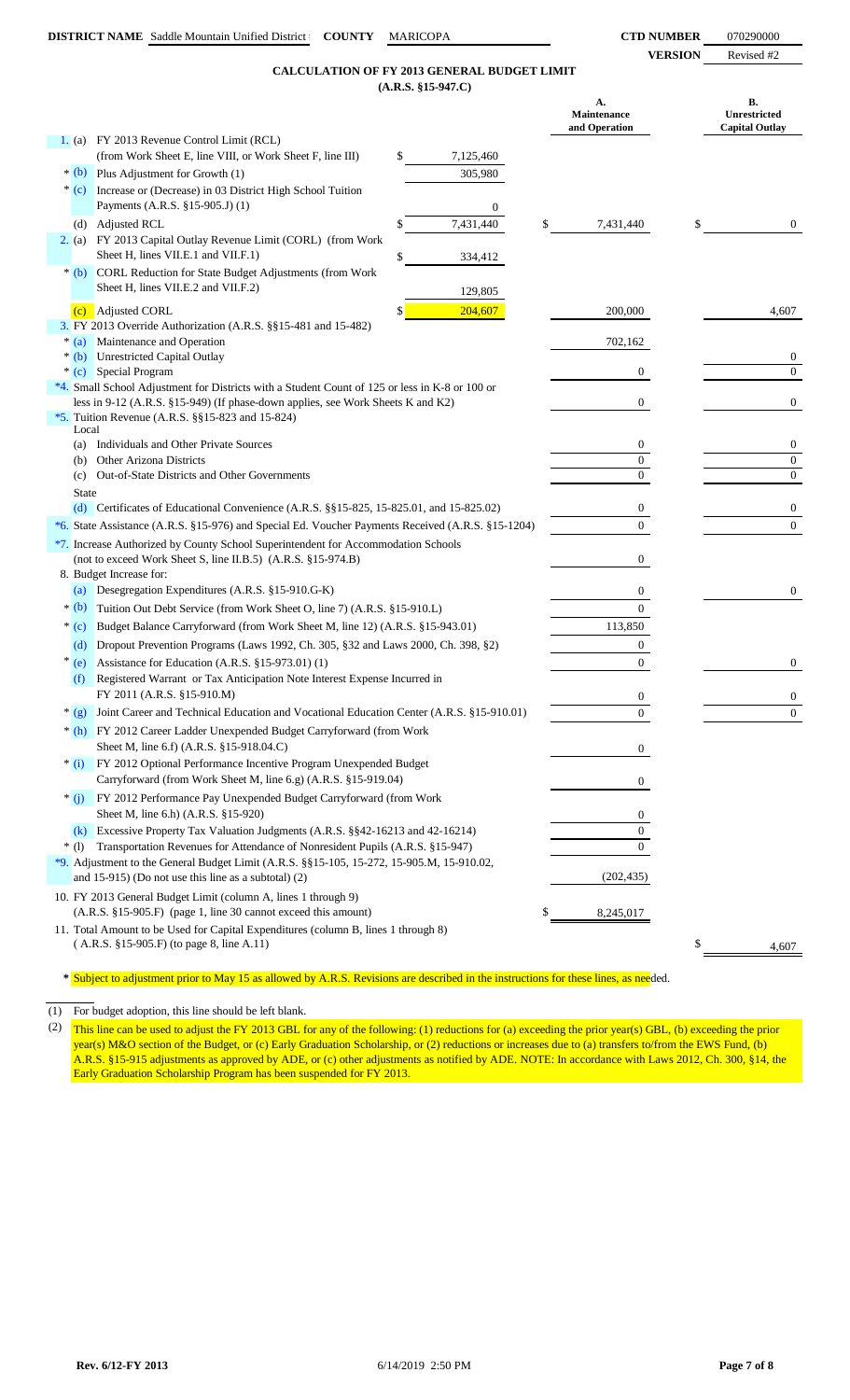|    |                               | <b>DISTRICT NAME</b> Saddle Mountain Unified District #90                                                                                                              | <b>COUNTY</b> | <b>MARICOPA</b> | <b>CTD NUMBER</b><br><b>VERSION</b> | 070290000<br>Revised #2 |
|----|-------------------------------|------------------------------------------------------------------------------------------------------------------------------------------------------------------------|---------------|-----------------|-------------------------------------|-------------------------|
|    |                               | UNRESTRICTED CAPITAL BUDGET LIMIT, SOFT CAPITAL ALLOCATION LIMIT, AND CLASSROOM SITE FUND                                                                              |               |                 |                                     |                         |
|    |                               | BUDGET LIMIT (A.R.S. §15-947.D and .E and A.R.S. §15-978)                                                                                                              |               |                 |                                     |                         |
|    |                               | CALCULATION OF UNRESTRICTED CAPITAL BUDGET LIMIT                                                                                                                       |               |                 |                                     |                         |
|    |                               | A. 1. FY 2012 Unrestricted Capital Budget Limit (UCBL)<br>(from FY 2012 latest revised Budget, page 8, line A.12)                                                      |               |                 | \$                                  | 751,722                 |
|    |                               | 2. Total UCBL Adjustment for prior years as notified by ADE on BUDG75 report (For budget                                                                               |               |                 |                                     |                         |
|    | adoption, use zero.)          |                                                                                                                                                                        |               |                 |                                     | $\theta$                |
|    |                               | 3. Adjusted Amount Available for FY 2012 Capital Expenditures (line A.1 + A.2)                                                                                         |               |                 |                                     | 751,722                 |
|    |                               | 4. Amount Budgeted in Fund 610 in FY 2012                                                                                                                              |               |                 |                                     |                         |
|    |                               | (from FY 2012 latest revised Budget, page 4, line 10)                                                                                                                  |               |                 |                                     | 751,722                 |
|    | 5. Lesser of lines A.3 or A.4 |                                                                                                                                                                        |               |                 |                                     | 751,722                 |
|    |                               | 6. FY 2012 Fund 610 Actual Expenditures (For budget adoption use actual expenditures                                                                                   |               |                 |                                     |                         |
|    |                               | to date plus estimated expenditures through fiscal year-end.)                                                                                                          |               |                 |                                     | 347,185                 |
|    |                               | 7. Unexpended Budget Balance in Fund 610 (line A.5 minus A.6) If negative, use zero in                                                                                 |               |                 |                                     |                         |
|    |                               | calculation, but show negative amount here in parentheses.                                                                                                             |               | 0               |                                     | 404,537                 |
|    |                               | 8. Interest Earned in Fund 610 in FY 2012                                                                                                                              |               |                 |                                     | 9,694                   |
|    |                               | 9. Monies deposited in Fund 610 from School Facilities Board for donated land (A.R.S. §15-2041.F)                                                                      |               |                 |                                     | $\overline{0}$          |
|    |                               | 10. Adjustment to UCBL for FY 2013 (A.R.S. §15-905.M) (1)                                                                                                              |               |                 |                                     | $\overline{0}$          |
|    |                               | 11. Amount to be Used for Capital Expenditures (from page 7, line 11)                                                                                                  |               |                 |                                     | 4,607                   |
|    |                               | 12. FY 2013 Unrestricted Capital Budget Limit (lines A.7 through A.11) (2)                                                                                             |               |                 |                                     | 418,838                 |
|    |                               | CALCULATION OF SOFT CAPITAL ALLOCATION LIMIT                                                                                                                           |               |                 |                                     |                         |
| В. |                               | 1. FY 2012 Soft Capital Allocation Limit (SCAL)                                                                                                                        |               |                 |                                     |                         |
|    |                               | (from FY 2012 latest revised Budget, page 8, line B.12)                                                                                                                |               |                 | \$                                  | 304,011                 |
|    |                               | 2. Total SCAL Adjustment for prior years as notified by ADE on BUDG75 report                                                                                           |               |                 |                                     |                         |
|    |                               | (For budget adoption, use zero.)                                                                                                                                       |               |                 | \$                                  | $\sigma$                |
|    |                               | 3. Adjusted FY 2012 SCAL (line B.1 + B.2)                                                                                                                              |               |                 |                                     | 304,011                 |
|    |                               | 4. Amount Budgeted in Fund 625 in FY 2012 (from FY 2012 latest revised Budget, page 4, line 19)                                                                        |               |                 |                                     | 303,588                 |
|    | 5. Lesser of lines B.3 or B.4 |                                                                                                                                                                        |               |                 |                                     | 303,588                 |
|    |                               | 6. FY 2012 Fund 625 Actual Expenditures (For budget adoption use actual expenditures                                                                                   |               |                 |                                     |                         |
|    |                               | to date plus estimated expenditures through fiscal year-end.)                                                                                                          |               |                 |                                     | 58,993                  |
|    |                               | 7. Unexpended Budget Balance in Fund 625 (line B.5 minus B.6) If negative, use zero in                                                                                 |               |                 |                                     |                         |
|    |                               | calculation, but show negative amount here in parentheses.                                                                                                             |               | 0               |                                     | 244,595                 |
|    |                               | 8. Interest Earned in Fund 625 in FY 2012                                                                                                                              |               |                 |                                     | 3,207                   |
|    |                               | 9. Soft Capital Allocation (from Work Sheet I, lines V.E.1 and V.F.1)<br>10. Capital Transportation Adjustment Approved by State Board of Education (A.R.S. §15-963.B) |               |                 | \$                                  | 292,092<br>$\sigma$     |
|    |                               | 11. Adjustment to SCAL for FY 2013 (A.R.S. §15-905.M) (3)                                                                                                              |               |                 |                                     | (242, 482)              |
|    |                               | 12. FY 2013 Soft Capital Allocation Limit (Add lines B.7 through B.11) (4)                                                                                             |               |                 |                                     | 297,412                 |
|    |                               |                                                                                                                                                                        |               |                 |                                     |                         |
|    |                               | CALCULATION OF CLASSROOM SITE FUND BUDGET LIMIT                                                                                                                        |               |                 |                                     |                         |
| C. |                               | 1. FY 2012 Classroom Site Fund Budget Limit (from FY 2012 latest revised Budget, page 8, line C.7)                                                                     |               |                 | \$                                  | 677,100                 |
|    |                               | 2. FY 2012 Classroom Site Fund Actual Expenditures (For budget adoption use actual expenditures                                                                        |               |                 |                                     |                         |
|    |                               | to date plus estimated expenditures through fiscal year-end.)                                                                                                          |               |                 |                                     | 335,748                 |
|    |                               | 3. Unexpended Budget Balance in Classroom Site Fund (line C.1 minus C.2)                                                                                               |               |                 |                                     | 341,352                 |
|    |                               | 4. Interest Earned in the Classroom Site Fund in FY 2012                                                                                                               |               |                 |                                     | 139                     |
|    |                               | 5. FY 2013 Classroom Site Fund Allocation (provided by ADE, based on \$227) (5)                                                                                        |               |                 |                                     | 351,067                 |
|    |                               | 6. Adjustments to FY 2013 Classroom Site Fund Budget Limit                                                                                                             |               |                 |                                     | $\overline{0}$          |

- 7. FY 2013 Classroom Site Fund Budget Limit (Sum of lines C.3 through C.6) (6) \$ 692,558
- (1) This line can be used to adjust the FY 2013 UCBL for any of the following: (1) reductions for (a) exceeding the prior year(s) UCBL or (b) exceeding the prior year(s) UCO section of the Budget, or (2) reductions or increases due to (a) A.R.S. §15-915 adjustments as approved by ADE, (b) greater than anticipated growth from FY 2012, or (c) other adjustments as notified by ADE.

(2) The amount budgeted on page 4, line 10 cannot exceed this amount.

(3) This line can be used to adjust the FY 2013 SCAL for any of the following: (1) reductions for (a) exceeding the prior year(s) SCAL or (b) state budget adjustments, or (2) reductions or increases due to (a) A.R.S. §15-915 adjustments as approved by ADE or (b) other adjustments as notified by ADE.

(4) The amount budgeted on page 4, line 19 cannot exceed this amount.

(5) In accordance with A.R.S. §15-977(G)(1), the per pupil amount is calculated based on estimated available resources in the Classroom Site Fund for the budget year and adjusted for prior year revenue carryforwards or shortfalls. However, actual payments to districts may differ from the estimated per pupil Classroom Site Fund allocation.

(6) The sum of the amounts budgeted on page 3, line 40 and footnote (1) on that page, cannot exceed this amount.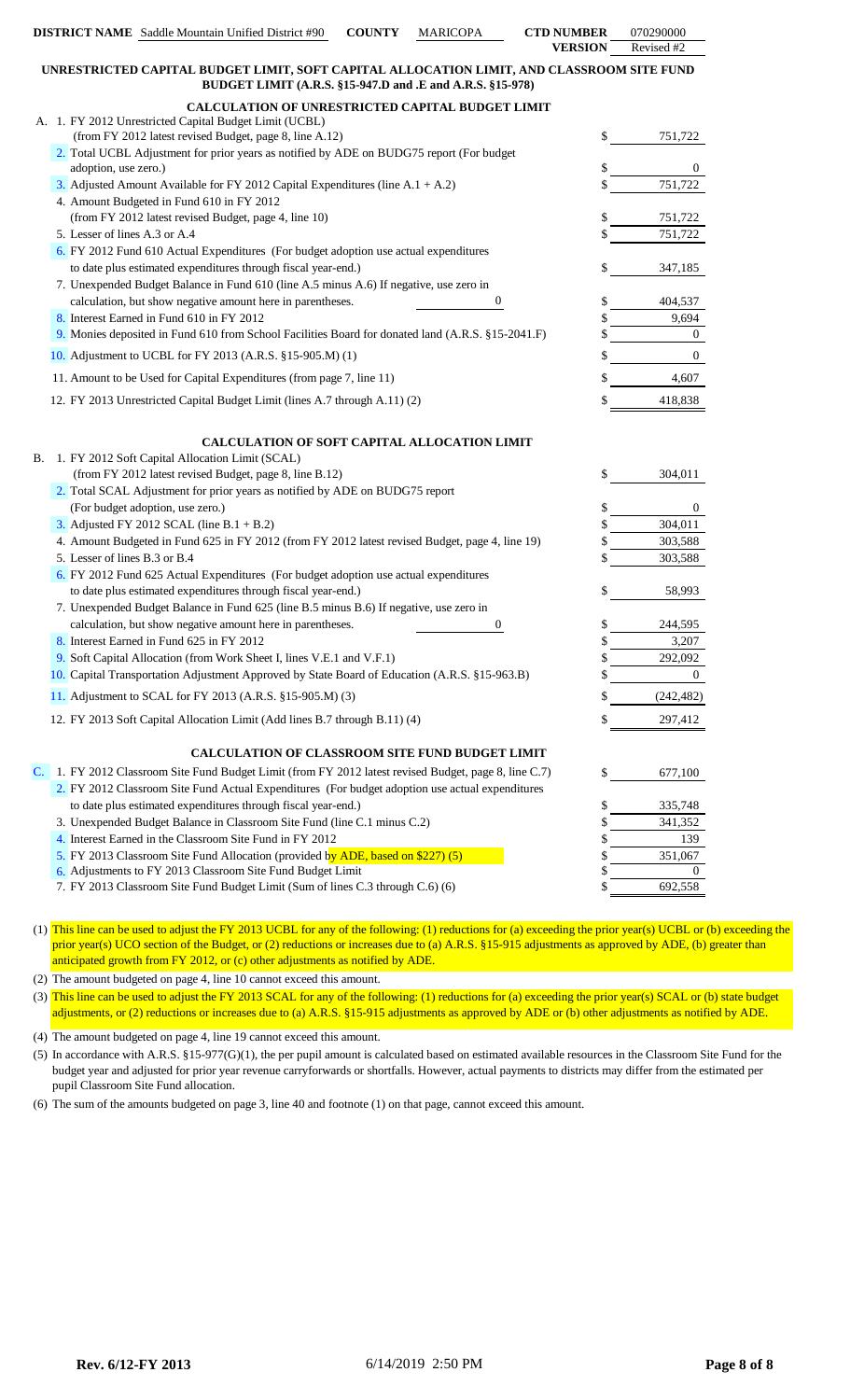Use the table below to calculate the amounts for Page 8, section C. These calculations need not be printed as an official part of the budget forms.

| <b>Fund 011</b> | <b>Fund 012</b> | <b>Fund 013</b> | <b>Payments to</b><br><b>Charter Schools</b> | <b>Total Fund 010</b> |
|-----------------|-----------------|-----------------|----------------------------------------------|-----------------------|
|                 |                 |                 |                                              |                       |
| 108,120         | 297,031         | 271,949         | $\theta$                                     | 677,100               |
|                 |                 |                 |                                              |                       |
| 62,284          | 142,312         | 131,152         | $\overline{0}$                               | 335,748               |
| 45,836          | 154,719         | 140,797         | 0                                            | 341,352               |
|                 | 101             | 40              | 0                                            | 139                   |
| 70,213          |                 |                 | $\overline{0}$                               | 351,067               |
| $\overline{0}$  | $\Omega$        | $\overline{0}$  | $\overline{0}$                               | $\Omega$              |
| 116,048         | 295,247         | 281,264         | $\overline{0}$                               | 692,558               |
|                 | (2)             | 140,427         | 140,427                                      |                       |

\*\* The amounts budgeted on page 3, lines 13, 26, 39, and footnote (1) should not exceed the amounts on this line.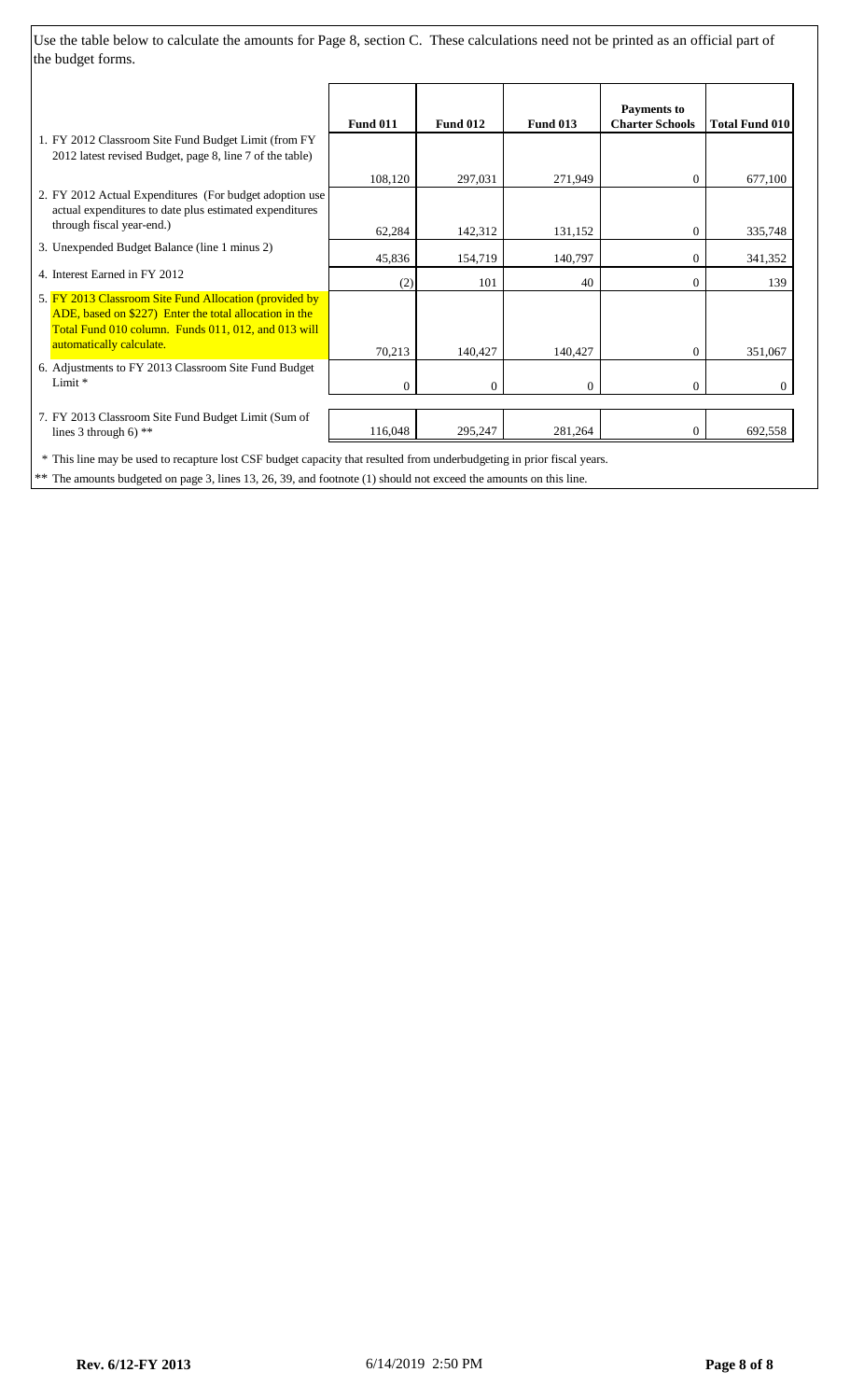FY 2013 STATE OF ARIZONA



# SUPPLEMENT TO SCHOOL DISTRICT ANNUAL EXPENDITURE BUDGET FOR DISTRICTS THAT BUDGET FOR:

## SPECIAL K-3 PROGRAM OVERRIDE (A.R.S. §15-903.D and Laws 2010, Ch. 179, §4)

## JOINT CAREER AND TECHNICAL EDUCATION AND VOCATIONAL EDUCATION CENTER (A.R.S. §15-910.01)

ENGLISH LANGUAGE LEARNERS (A.R.S. §§15-756.04 and 15-756.11)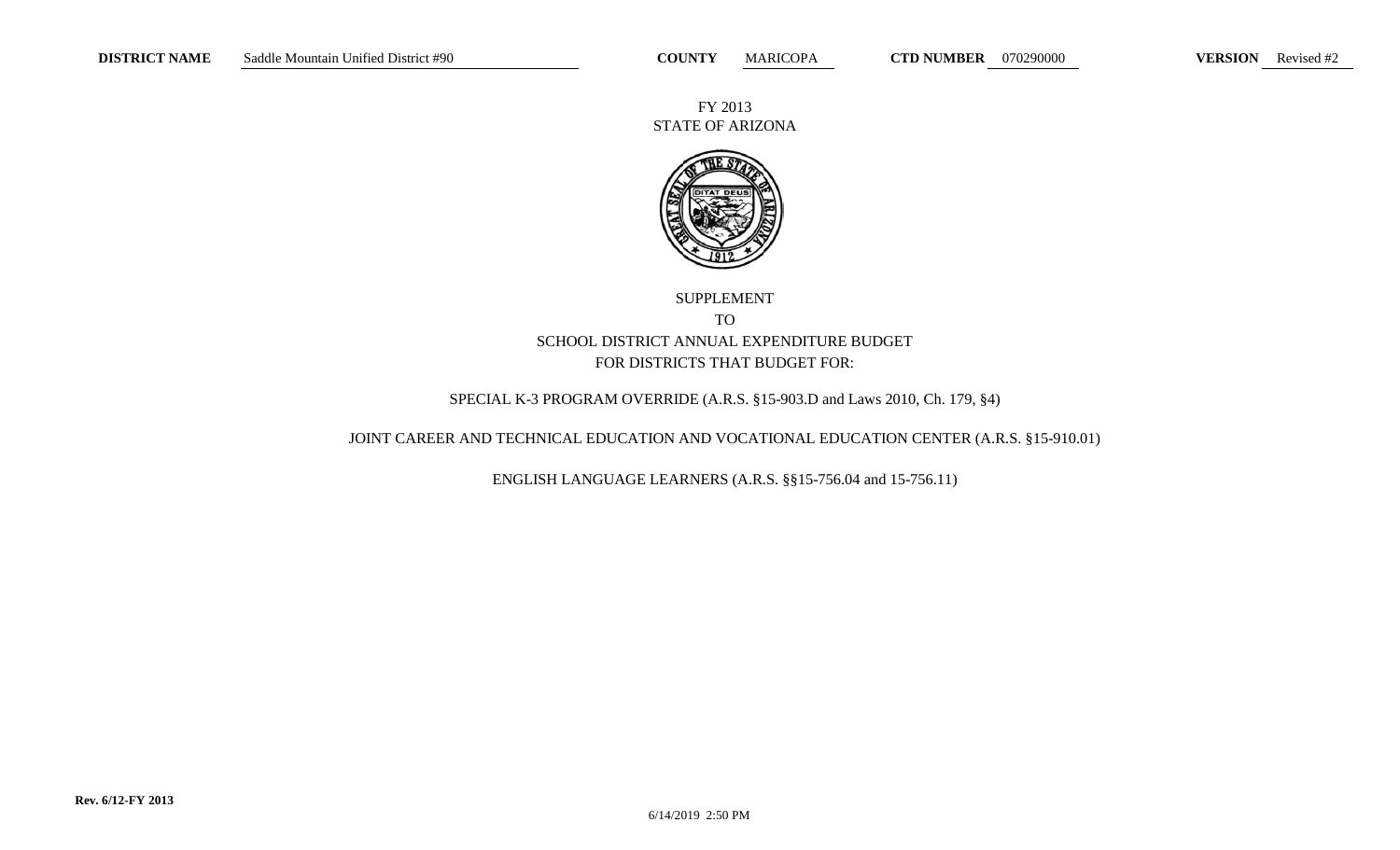**DISTRICT NAME** Saddle Mountain Unified District #90 **COUNTY MARICOPA COUNTY MARICOPA CTD NUMBER** 070290000 **VERSION** 

**VERSION** Revised #2

|                                                                        |                |           | No. of        |                 | Employee        | Purchased    |          |       |           | Totals        |             |  |
|------------------------------------------------------------------------|----------------|-----------|---------------|-----------------|-----------------|--------------|----------|-------|-----------|---------------|-------------|--|
| <b>M&amp;O Fund Supplement</b>                                         |                |           | Personnel     | <b>Salaries</b> | <b>Benefits</b> | Services     | Supplies | Other | Current   | <b>Budget</b> | $\%$        |  |
|                                                                        |                | Current   | <b>Budget</b> |                 |                 | 6300, 6400,  |          |       | <b>FY</b> | <b>FY</b>     | Increase/   |  |
| <b>Expenditures</b>                                                    |                | <b>FY</b> | <b>FY</b>     | 6100            | 6200            | 6500         | 6600     | 6800  | 2012      | 2013          | Decrease    |  |
| 520 Special K-3 Program Override                                       |                |           |               |                 |                 |              |          |       |           |               |             |  |
| 1000 Classroom Instruction                                             |                | 0.00      | 0.00          |                 |                 |              |          |       |           |               | $0.0\%$ 1.  |  |
| 2000 Support Services                                                  |                |           |               |                 |                 |              |          |       |           |               |             |  |
| 2100 Students                                                          | $\overline{2}$ | 0.00      | 0.00          |                 |                 |              |          |       |           |               | $0.0\%$ 2   |  |
| 2200 Instructional Staff                                               |                | 0.00      | 0.00          |                 |                 |              |          |       |           |               | $0.0\%$     |  |
| 2300 General Administration                                            |                | 0.00      | 0.00          |                 |                 |              |          |       |           |               | 0.0%        |  |
| 2400 School Administration                                             |                | 0.00      | 0.00          |                 |                 |              |          |       |           |               | 0.0%        |  |
| 2500 Central Services                                                  |                | 0.00      | 0.00          |                 |                 |              |          |       |           |               | $0.0\%$ 6   |  |
| 2600 Operation & Maintenance of Plant                                  |                | 0.00      | 0.00          |                 |                 |              |          |       |           |               | 0.0%        |  |
| 2900 Other                                                             |                | 0.00      | 0.00          |                 |                 |              |          |       |           |               | $0.0\%$     |  |
| 3000 Operation of Noninstructional Services                            |                | 0.00      | 0.00          |                 |                 |              |          |       |           |               | $0.0\%$ 9   |  |
| Subtotal (lines 1-9) (to Budget, page 1, line 26)                      | 10.            | 0.00      | 0.00          |                 |                 |              |          |       |           |               | $0.0\%$ 10. |  |
| 540 Joint Career and Technical Education & Vocational Education Center |                |           |               |                 |                 |              |          |       |           |               |             |  |
| 1000 Classroom Instruction                                             | 11.            | 0.00      | 0.00          |                 | 0               | <sup>O</sup> |          | 0     |           |               | $0.0\%$ 11. |  |
| 2000 Support Services                                                  |                |           |               |                 |                 |              |          |       |           |               |             |  |
| 2100 Students                                                          | 12             | 0.00      | 0.00          |                 | 0               | $\Omega$     |          | 0     |           |               | $0.0\%$ 12. |  |
| 2200 Instructional Staff                                               | 13.            | 0.00      | 0.00          |                 |                 |              |          |       |           |               | $0.0\%$     |  |
| 2300 General Administration                                            | 14.            | 0.00      | 0.00          |                 |                 |              |          |       |           |               | $0.0\%$     |  |
| 2400 School Administration                                             | 15.            | 0.00      | 0.00          |                 |                 |              |          |       |           |               | $0.0\%$     |  |
| 2500 Central Services                                                  | 16.            | 0.00      | 0.00          |                 |                 |              |          |       |           |               | $0.0\%$     |  |
| 2600 Operation & Maintenance of Plant                                  | 17.            | 0.00      | 0.00          |                 |                 |              |          |       |           |               | $0.0\%$     |  |
| 2900 Other                                                             | 18.            | 0.00      | 0.00          |                 |                 |              |          |       |           |               | $0.0\%$     |  |
| 3000 Operation of Noninstructional Services                            | 19.            | 0.00      | 0.00          |                 |                 |              |          |       |           |               | $0.0\%$ 19. |  |
| Subtotal (lines 11-19) (to Budget, page 1, line 28)                    | 20.            | 0.00      | 0.00          |                 |                 |              |          |       |           |               | $0.0\%$ 20. |  |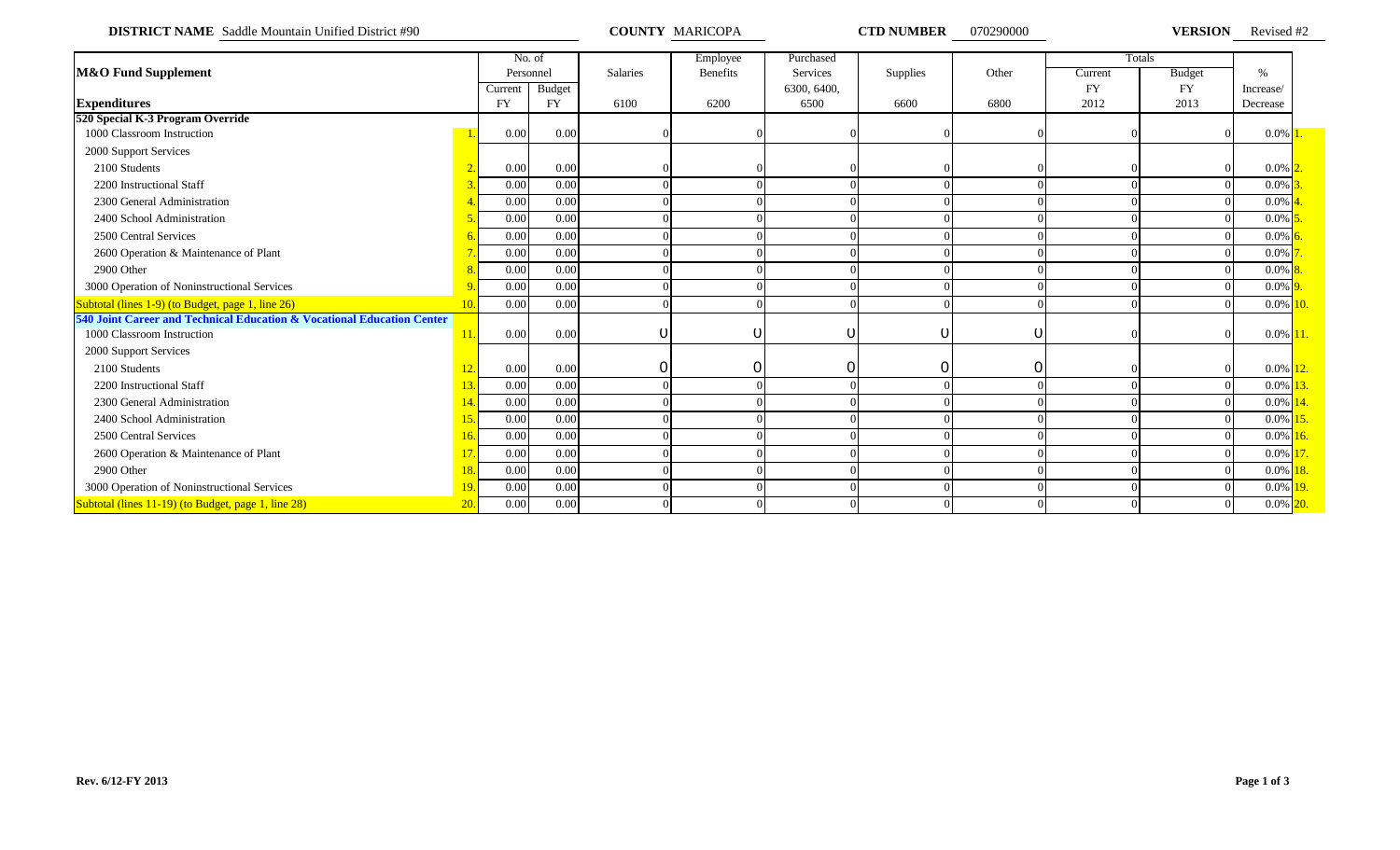**DISTRICT NAME** Saddle Mountain Unified District #90 **COUNTY MARICOPA COUNTY MARICOPA CTD NUMBER** 070290000 **VERSION** 

**VERSION** Revised #2

|                                                                        |                 |          | Library Books,            |          |               |            |                     |           | Totals        |               |  |
|------------------------------------------------------------------------|-----------------|----------|---------------------------|----------|---------------|------------|---------------------|-----------|---------------|---------------|--|
| <b>Unrestricted Capital Outlay Fund Supplement</b>                     |                 |          | Textbooks, &              |          | Redemption of |            | All Other           | Current   | <b>Budget</b> | $\frac{0}{0}$ |  |
|                                                                        |                 | Rentals  | <b>Instructional Aids</b> | Property | Principal     | Interest   | <b>Object Codes</b> | <b>FY</b> | <b>FY</b>     | Increase/     |  |
| <b>Expenditures</b>                                                    |                 | 6440     | 6641-6643                 | 6700     | 6830          | 6840, 6850 | (excluding 6900)    | 2012      | 2013          | Decrease      |  |
| 520 Special K-3 Program Override                                       |                 |          |                           |          |               |            |                     |           |               |               |  |
| 1000 Classroom Instruction                                             | $\overline{21}$ |          |                           |          |               |            |                     |           |               | $0.0\%$ 21.   |  |
| 2000 Support Services                                                  |                 |          |                           |          |               |            |                     |           |               | 0.0%          |  |
| 3000 Operation of Noninstructional Services                            |                 |          |                           |          |               |            |                     |           |               | 0.0%          |  |
| 4000 Facilities Acquisition & Construction                             |                 |          |                           |          |               |            |                     |           |               | $0.0\%$       |  |
| 5000 Debt Service                                                      | 25 <sub>1</sub> |          |                           |          |               |            |                     |           |               | 0.0%          |  |
| Subtotal (lines 21-25)                                                 | 26              |          |                           |          |               |            |                     |           |               | $0.0\%$       |  |
| 540 Joint Career and Technical Education & Vocational Education Center |                 |          |                           |          |               |            |                     |           |               |               |  |
| 1000 Classroom Instruction                                             | $\overline{2}$  | $\Omega$ |                           |          |               |            |                     |           |               | $0.0\%$ 27    |  |
| 2000 Support Services                                                  |                 |          |                           |          |               |            |                     |           |               | 0.0%          |  |
| 3000 Operation of Noninstructional Services                            |                 |          |                           |          |               |            |                     |           |               | $0.0\%$       |  |
| 4000 Facilities Acquisition & Construction                             |                 |          |                           |          |               |            |                     |           |               | 0.0%          |  |
| 5000 Debt Service                                                      |                 |          |                           |          |               |            |                     |           |               | $0.0\%$       |  |
| Subtotal (lines 27-31)                                                 |                 |          |                           |          |               |            |                     |           |               | $0.0\%$       |  |
|                                                                        |                 |          |                           |          |               |            |                     |           |               |               |  |
| Total (lines 26 & 32) (Include in Fund 610 Budget, page 4, lines 2-9)  | 33.             |          |                           |          |               |            |                     |           |               | $0.0\%$ 33.   |  |

**Rev. 6/12-FY 2013 Page 2 of 3**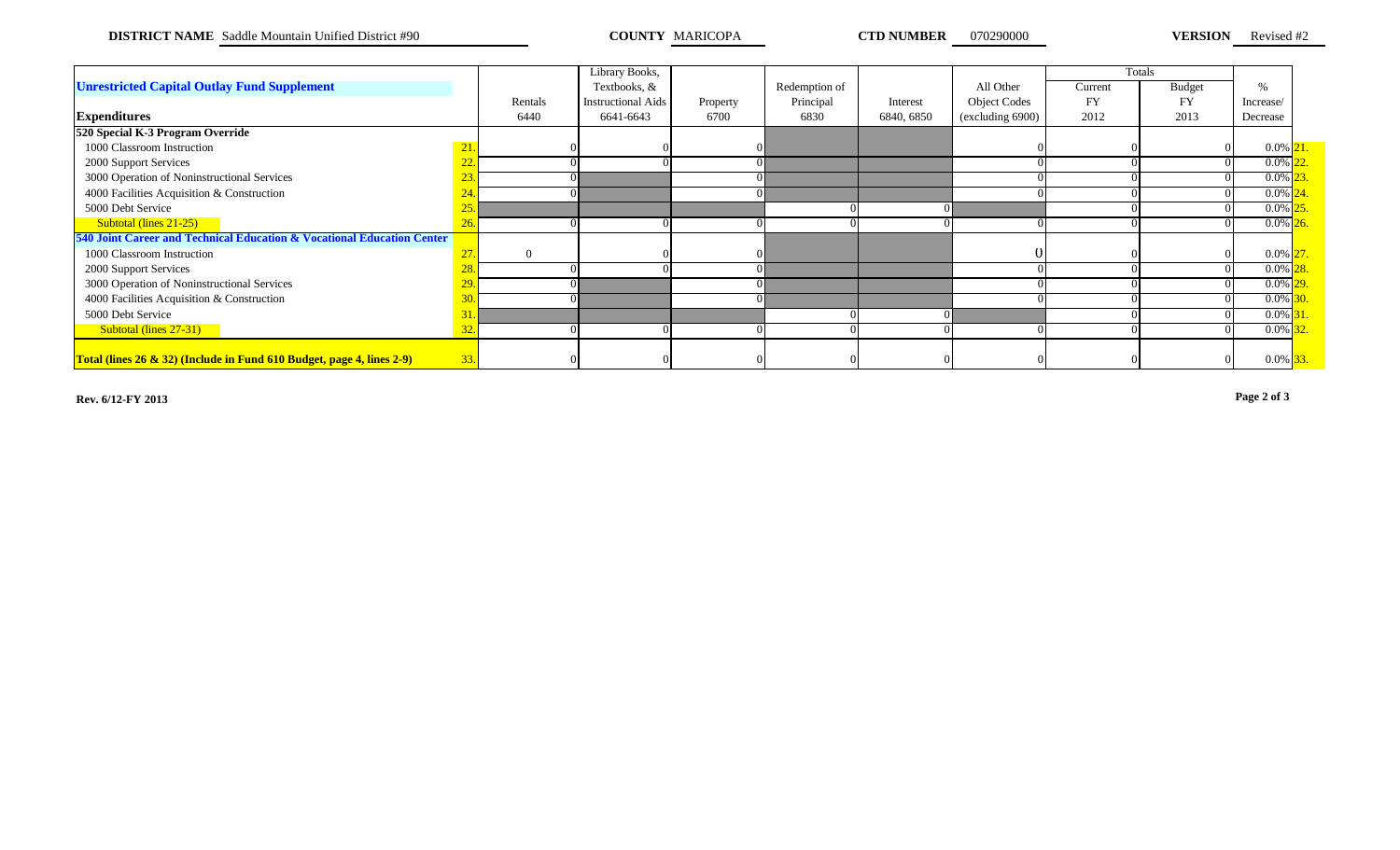**DISTRICT NAME** Saddle Mountain Unified District #90 **COUNTY MARICOPA COUNTY MARICOPA CTD NUMBER** 070290000 **VERSION** 

VERSION Revised #2

|                                                              |             | No. of        |                 | Employee        | Purchased   |          |          |       |           | Totals        |               |  |
|--------------------------------------------------------------|-------------|---------------|-----------------|-----------------|-------------|----------|----------|-------|-----------|---------------|---------------|--|
| <b>English Language Learners Supplement</b>                  |             | Personnel     | <b>Salaries</b> | <b>Benefits</b> | Services    | Supplies | Property | Other | Current   | <b>Budget</b> | $\frac{0}{6}$ |  |
|                                                              | Current     | <b>Budget</b> |                 |                 | 6300, 6400, |          |          |       | <b>FY</b> | <b>FY</b>     | Increase/     |  |
| <b>Expenditures</b>                                          | <b>FY</b>   | <b>FY</b>     | 6100            | 6200            | 6500        | 6600     | 6700     | 6800  | 2012      | 2013          | Decrease      |  |
| <b>Structured English Immersion Fund 071</b>                 |             |               |                 |                 |             |          |          |       |           |               |               |  |
| 1000 Classroom Instruction                                   | 0.00        | 0.00          | 19,359          |                 |             |          |          |       | 8,257     | 19,359        | 134.5% 1.     |  |
| 2000 Support Services                                        |             |               |                 |                 |             |          |          |       |           |               |               |  |
| 2100 Students                                                | 0.00        | 0.00          |                 |                 |             |          |          |       |           |               | $0.0\%$ 2     |  |
| 2200 Instructional Staff                                     | 0.00        | 0.00          |                 |                 |             |          |          |       |           |               | $0.0\%$ 3     |  |
| 2300 General Administration                                  | 0.00        | 0.00          |                 |                 |             |          |          |       |           |               | $0.0\%$ 4     |  |
| 2400 School Administration                                   | 0.00        | 0.00          |                 |                 |             |          |          |       |           |               | $0.0\%$ 5     |  |
| 2500 Central Services                                        | 0.00        | 0.00          |                 |                 |             |          |          |       |           |               | $0.0\%$ 6     |  |
| 2600 Operation & Maintenance of Plant                        | 0.00        | 0.00          |                 |                 |             |          |          |       |           |               | 0.0% 7        |  |
| 2700 Student Transportation                                  | 0.00        | 0.00          |                 |                 |             |          |          |       |           |               | $0.0\%$ 8.    |  |
| 2900 Other                                                   | 0.00        | 0.00          |                 |                 |             |          |          |       |           |               | $0.0\%$ 9.    |  |
| Total (lines 1-9) (to Budget, page 6, Other Funds, line 2)   | 0.00<br>10. | 0.00          | 19,359          |                 |             |          |          |       | 8,257     | 19,359        | 134.5% 10.    |  |
| <b>Compensatory Instruction Fund 072</b>                     |             |               |                 |                 |             |          |          |       |           |               |               |  |
| 1000 Classroom Instruction                                   | 0.00<br>11  | 0.00          |                 |                 |             |          |          |       |           |               | $0.0\%$ 11    |  |
| 2000 Support Services                                        |             |               |                 |                 |             |          |          |       |           |               |               |  |
| 2100 Students                                                | 0.00<br>12. | 0.00          |                 |                 |             |          |          |       |           |               | 0.0% 12.      |  |
| 2200 Instructional Staff                                     | 0.00<br>13. | 0.00          |                 |                 |             |          |          |       |           |               | 0.0% 13       |  |
| 2300 General Administration                                  | 0.00<br>14  | 0.00          |                 |                 |             |          |          |       |           |               | $0.0\%$ 14    |  |
| 2400 School Administration                                   | 0.00<br>15. | 0.00          |                 |                 |             |          |          |       |           |               | 0.0% 15       |  |
| 2500 Central Services                                        | 0.00<br>16. | 0.00          |                 |                 |             |          |          |       |           |               | 0.0% 16.      |  |
| 2600 Operation & Maintenance of Plant                        | 0.00<br>17  | 0.00          |                 |                 |             |          |          |       |           |               | 0.0% 17       |  |
| 2700 Student Transportation                                  | 0.00<br>18. | 0.00          |                 |                 |             |          |          |       |           |               | 0.0% 18.      |  |
| 2900 Other                                                   | 0.00<br>19. | 0.00          |                 |                 |             |          |          |       |           |               | 0.0% 19.      |  |
| Total (lines 11-19) (to Budget, page 6, Other Funds, line 3) | 20.<br>0.00 | 0.00          |                 |                 |             |          |          |       |           |               | 0.0% 20.      |  |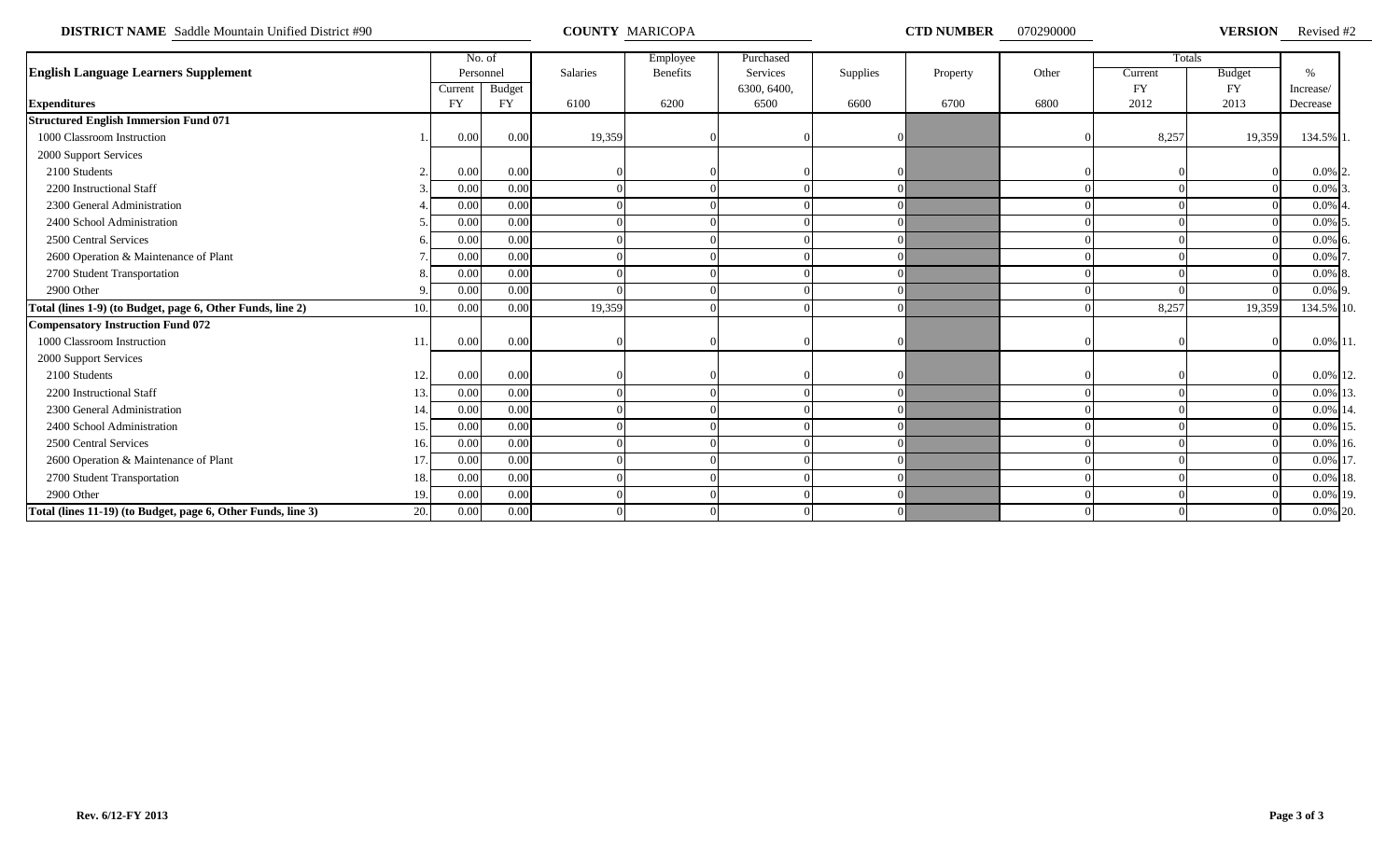### **SUMMARY OF SCHOOL DISTRICT PROPOSED EXPENDITURE BUDGET CTD NUMBER** 070290000

I certify that the Budget of Saddle Mountain Unified District #90, MARICOPA County for fiscal year 2013 was officially proposed by the Governing Board on 6/28/2012, and that the complete Proposed Expenditure Budget may be reviewed by contacting Rebecca B. Williams at the District Office, telephone 623-474-5110 during normal business hours.

|                  |                                                  |                                                        |                        | <b>President of the Governing Board</b> |                                      |                                                                                                     |
|------------------|--------------------------------------------------|--------------------------------------------------------|------------------------|-----------------------------------------|--------------------------------------|-----------------------------------------------------------------------------------------------------|
| 1. Student Count |                                                  |                                                        | 2. Tax Rates:          |                                         |                                      |                                                                                                     |
|                  | <b>FY 2012</b><br>Current Yr.<br><b>2011 ADM</b> | <b>FY 2013</b><br><b>Budget Yr.</b><br><b>2012 ADM</b> |                        | <b>Current</b><br>FY.                   | <b>Estimated</b><br><b>Budget FY</b> | * Secondary rate applies only for<br>voter-approved overrides and<br>bonded indebtedness per A.R.S. |
| <b>Resident</b>  | 1.196.065                                        | 1,239.955                                              | <b>Primary Rate</b>    | 0.7666                                  | 0.5988                               | §15-101(22) and Joint Technical<br>Education Districts per A.R.S.                                   |
| <b>Attending</b> | ,196.065                                         | 1,254.610                                              | <b>Secondary Rate*</b> | 0.4946                                  |                                      | $0.5270$ \, §15-393(F).                                                                             |

| 3. The Maintenance and Operation, Classroom Site, Unrestricted Capital Outlay,<br>and Soft Capital Allocation budgets cannot exceed their respective budget limits. |           |              |           |  |  |  |  |  |
|---------------------------------------------------------------------------------------------------------------------------------------------------------------------|-----------|--------------|-----------|--|--|--|--|--|
| <b>Maintenance &amp; Operation</b>                                                                                                                                  | 8,245,017 | <b>GBL</b>   | 8,245,017 |  |  |  |  |  |
| <b>Classroom Site</b>                                                                                                                                               | 692,558   | <b>CSFBL</b> | 692.558   |  |  |  |  |  |
| <b>Unrestricted Capital Outlay</b>                                                                                                                                  | 418,838   | <b>UCBL</b>  | 418.838   |  |  |  |  |  |
| <b>Soft Capital Allocation</b>                                                                                                                                      | 297,412   | <b>SCAL</b>  | 297.412   |  |  |  |  |  |

| MAINTENANCE AND OPERATION EXPENDITURES         |                              |                  |                   |                  |                   |                  |                          |
|------------------------------------------------|------------------------------|------------------|-------------------|------------------|-------------------|------------------|--------------------------|
|                                                | <b>Salaries and Benefits</b> |                  |                   | Other            | <b>TOTAL</b>      |                  | % Inc. / (Decr.)<br>from |
|                                                | <b>Current FY</b>            | <b>Budget FY</b> | <b>Current FY</b> | <b>Budget FY</b> | <b>Current FY</b> | <b>Budget FY</b> | <b>Current FY</b>        |
| <b>100 Regular Education</b>                   |                              |                  |                   |                  |                   |                  |                          |
| 1000 Classroom Instruction                     | 2,312,213                    | 2,620,565        | 16,857            | 29,164           | 2,329,070         | 2,649,729        | 13.8%                    |
| <b>2000 Support Services</b>                   |                              |                  |                   |                  |                   |                  |                          |
| 2100 Students                                  | 205,824                      | 157,478          | 11,736            | 6,917            | 217,561           | 164,394          | $-24.4%$                 |
| <b>2200 Instructional Staff</b>                | 91,904                       | 84,075           | 6,133             | 7,755            | 98.037            | 91.829           | $-6.3%$                  |
| 2300, 2400, 2500 Administration                | 984,351                      | 931,937          | 199,424           | 433,529          | 1,183,775         | 1,365,466        | 15.4%                    |
| 2600 Oper./Maint. of Plant                     | 479,697                      | 452,626          | 1,144,362         | 1,109,393        | 1,624,059         | 1,562,019        | $-3.8%$                  |
| 2900 Other                                     | $\Omega$                     | $\mathbf{0}$     | $\Omega$          | $\mathbf{0}$     | $\theta$          | $\overline{0}$   | 0.0%                     |
| <b>3000 Oper. of Noninstructional Services</b> | $\Omega$                     | $\mathbf{0}$     | 20,632            | 6,305            | 20,632            | 6,305            | $-69.4%$                 |
| 610 School-Sponsored Cocurric. Activities      | 8,890                        | 6,248            | $\theta$          | $\theta$         | 8,890             | 6,248            | $-29.7%$                 |
| 620 School-Sponsored Athletics                 | 80,326                       | 87,086           | 37,662            | 5,761            | 117,987           | 92,848           | $-21.3%$                 |
| 630, 700, 800, 900 Other Programs              | $\theta$                     | $\Omega$         | $\Omega$          | $\Omega$         | $\theta$          | $\Omega$         | 0.0%                     |
| <b>Regular Education Subsection Subtotal</b>   | 4,163,205                    | 4,340,015        | 1,436,806         | 1,598,823        | 5,600,010         | 5,938,838        | 6.1%                     |
| <b>200 Special Education</b>                   |                              |                  |                   |                  |                   |                  |                          |
| <b>1000 Classroom Instruction</b>              | 951,509                      | 753,219          | 184,262           | 272,303          | 1,135,771         | 1,025,522        | $-9.7%$                  |
| <b>2000 Support Services</b>                   |                              |                  |                   |                  |                   |                  |                          |
| 2100 Students                                  | 228,599                      | 230,753          | 107,056           | 130,626          | 335,655           | 361,379          | 7.7%                     |
| <b>2200 Instructional Staff</b>                | 104.336                      | 104,648          | 2,331             | 7,298            | 106,667           | 111,946          | 5.0%                     |
| 2300, 2400, 2500 Administration                | $\Omega$                     | $\mathbf{0}$     | $\theta$          | $\overline{0}$   | $\theta$          | $\overline{0}$   | 0.0%                     |
| 2600 Oper./Maint. of Plant                     | 2,692                        | $\mathbf{0}$     | 1,017             | $\overline{0}$   | 3,709             | $\mathbf{0}$     | $-100.0%$                |
| 2900 Other                                     | $\theta$                     | $\mathbf{0}$     | $\overline{0}$    | $\overline{0}$   | $\theta$          | $\mathbf{0}$     | 0.0%                     |
| 3000 Oper. of Noninstructional Services        | $\theta$                     | $\Omega$         | $\Omega$          | $\overline{0}$   | $\theta$          | $\Omega$         | 0.0%                     |
| <b>Special Education Subsection Subtotal</b>   | 1,287,136                    | 1,088,620        | 294,666           | 410,227          | 1,581,802         | 1,498,847        | $-5.2%$                  |
| <b>400 Pupil Transportation</b>                | 620,522                      | 485,574          | 283,234           | 269,582          | 903,755           | 755,156          | $-16.4%$                 |
| 510 Desegregation                              | $\theta$                     | $\mathbf{0}$     | $\mathbf{0}$      | $\overline{0}$   | $\theta$          | $\overline{0}$   | 0.0%                     |
| 520 Special K-3 Program Override               | $\theta$                     | $\mathbf{0}$     | $\mathbf{0}$      | $\overline{0}$   | $\overline{0}$    | $\overline{0}$   | 0.0%                     |
| <b>530 Dropout Prevention Programs</b>         | $\Omega$                     | $\Omega$         | $\mathbf{0}$      | $\Omega$         | $\theta$          | $\theta$         | 0.0%                     |
| 540 Joint Career and Technical Education       |                              |                  |                   |                  |                   |                  |                          |
| and Vocational Education Center                | $\mathbf{0}$                 | $\boldsymbol{0}$ | $\boldsymbol{0}$  | $\boldsymbol{0}$ | $\mathbf{0}$      | $\boldsymbol{0}$ | 0.0%                     |
| 550 K-3 Reading Program                        |                              | 52,176           |                   | $\Omega$         |                   | 52,176           |                          |
| <b>TOTAL EXPENDITURES</b>                      | 6,070,862                    | 5,966,385        | 2,014,705         | 2,278,632        | 8,085,567         | 8,245,017        | 2.0%                     |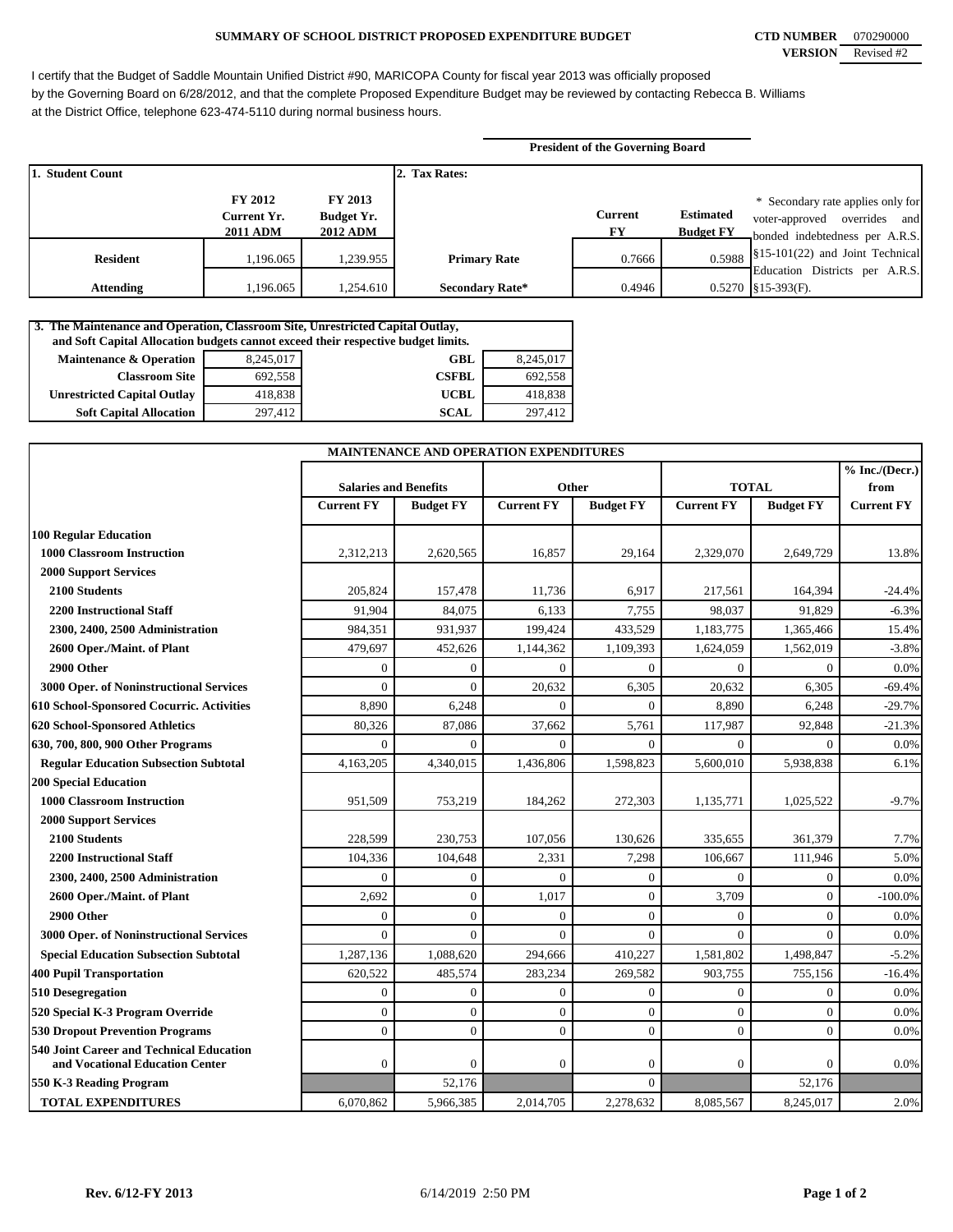| TOTAL EXPENDITURES BY FUND         |                              |                  |                           |                           |  |  |  |  |
|------------------------------------|------------------------------|------------------|---------------------------|---------------------------|--|--|--|--|
|                                    | <b>Budgeted Expenditures</b> |                  | \$Increase/<br>(Decrease) | % Increase/<br>(Decrease) |  |  |  |  |
| <b>Fund</b>                        | <b>Current FY</b>            | <b>Budget FY</b> | from<br><b>Current FY</b> | from<br><b>Current FY</b> |  |  |  |  |
| Maintenance & Operation            | 8,085,567                    | 8,245,017        | 159,450                   | 2.0%                      |  |  |  |  |
| <b>Instructional Improvement</b>   | 136,822                      | 150,681          | 13,859                    | 10.1%                     |  |  |  |  |
| Structured English Immersion       | 8,257                        | 19,359           | 11,102                    | 134.5%                    |  |  |  |  |
| Compensatory Instruction           | $\Omega$                     | $\Omega$         | $\Omega$                  | 0.0%                      |  |  |  |  |
| <b>Classroom Site</b>              | 677,100                      | 692,558          | 15,458                    | 2.3%                      |  |  |  |  |
| <b>Federal Projects</b>            | 2,503,484                    | 2,889,987        | 386,503                   | 15.4%                     |  |  |  |  |
| <b>State Projects</b>              | 30,255                       | 11,877           | (18, 378)                 | $-60.7%$                  |  |  |  |  |
| <b>Unrestricted Capital Outlay</b> | 751,722                      | 418,838          | (332, 884)                | $-44.3%$                  |  |  |  |  |
| Soft Capital Allocation            | 303,588                      | 297,412          | (6,176)                   | $-2.0%$                   |  |  |  |  |
| <b>Building Renewal</b>            | 12,554                       | 200,000          | 187,446                   | 1493.1%                   |  |  |  |  |
| <b>New School Facilities</b>       | $\Omega$                     | $\Omega$         | $\Omega$                  | 0.0%                      |  |  |  |  |
| <b>Adjacent Ways</b>               | 3,612,800                    | 3,000,000        | (612,800)                 | $-17.0%$                  |  |  |  |  |
| Debt Service                       | 5,000,000                    | 5,000,000        | $\Omega$                  | 0.0%                      |  |  |  |  |
| <b>School Plant Funds</b>          | 2,700                        | 2,905            | 205                       | 7.6%                      |  |  |  |  |
| <b>Auxiliary Operations</b>        | 75,000                       | 84,121           | 9,121                     | 12.2%                     |  |  |  |  |
| <b>Bond Building</b>               | 10,493,849                   | 2,163,043        | (8,330,806)               | $-79.4%$                  |  |  |  |  |
| Food Service                       | 1,000,000                    | 800,000          | (200,000)                 | $-20.0\%$                 |  |  |  |  |
| Other                              | 502,942                      | 1,758,218        | 1,255,275                 | 249.6%                    |  |  |  |  |

| <b>M&amp;O FUND SPECIAL EDUCATION PROGRAMS BY TYPE</b> |                   |                  |                                  |                  |        |                    |
|--------------------------------------------------------|-------------------|------------------|----------------------------------|------------------|--------|--------------------|
| Program (A.R.S. §§15-761 and 15-903)                   | <b>Current FY</b> | <b>Budget FY</b> |                                  |                  |        |                    |
| Autism                                                 | 325,331           | 325,331          | PROPOSED STAFFING SUMMARY        |                  |        |                    |
| <b>Emotional Disability</b>                            | 78,006            | 103,343          |                                  | No. of           |        | <b>Staff-Pupil</b> |
| <b>Hearing Impairment</b>                              | 22,179            | 22,179           | <b>Staff Type</b>                | <b>Employees</b> | Ratio  |                    |
| Other Health Impairments                               | 60.994            | 60.994           | Certified --                     |                  |        |                    |
| Specific Learning Disability                           | 243,977           | 243,977          | Superintendent, Principals,      |                  |        |                    |
| Mild, Moderate or Severe Intellectual Disability       | 105,353           | 110,868          | Other Administrators             | $\overline{0}$   | $1$ to | 0.0                |
| <b>Multiple Disabilities</b>                           | 194,073           | 194,073          | Teachers                         | $\overline{0}$   | $1$ to | 0.0                |
| Multiple Disabilities with S.S.I.                      | 38,814            | 38,814           | Other                            | $\overline{0}$   | $1$ to | 0.0                |
| Orthopedic Impairment                                  | $\Omega$          |                  | Subtotal                         | $\overline{0}$   | $1$ to | 0.0                |
| Developmental Delay                                    | 33,270            | 33,270           | Classified --                    |                  |        |                    |
| Preschool Severe Delay                                 | 38.814            | 38,814           | Managers, Supervisors, Directors | $\overline{0}$   | $1$ to | 0.0                |
| Speech/Language Impairment                             | 149,714           | 149,714          | <b>Teachers Aides</b>            | $\Omega$         | 1 to   | 0.0                |
| Traumatic Brain Injury                                 | $\Omega$          |                  | Other                            | $\theta$         | $1$ to | 0.0                |
| Visual Impairment                                      | $\Omega$          |                  | Subtotal                         | $\theta$         | 1 to   | 0.0                |
| Subtotal                                               | 1,290,525         | 1,321,377        | <b>TOTAL</b>                     | $\overline{0}$   | $1$ to | 0.0                |
| <b>Gifted Education</b>                                | 389               | 2,048            |                                  |                  |        |                    |
| <b>Remedial Education</b>                              | $\Omega$          | $\Omega$         | Special Education --             |                  |        |                    |
| <b>ELL Incremental Costs</b>                           | 155,096           | 7,917            | Teacher                          | $\theta$         | $1$ to | 20.0               |
| <b>ELL Compensatory Instruction</b>                    | $\Omega$          | ∩                | Staff                            | $\overline{0}$   | $1$ to | 9.1                |
| Vocational and Technological Education                 | 135,792           | 167,505          |                                  |                  |        |                    |
| <b>Career Education</b>                                | $\Omega$          |                  |                                  |                  |        |                    |
| <b>TOTAL</b>                                           | 1,581,802         | 1,498,847        |                                  |                  |        |                    |

| PROPOSED STAFFING SUMMARY        |                              |               |  |  |  |  |
|----------------------------------|------------------------------|---------------|--|--|--|--|
|                                  | No. of<br><b>Staff-Pupil</b> |               |  |  |  |  |
| <b>Staff Type</b>                | <b>Employees</b>             | Ratio         |  |  |  |  |
| Certified --                     |                              |               |  |  |  |  |
| Superintendent, Principals,      |                              |               |  |  |  |  |
| <b>Other Administrators</b>      | $\theta$                     | 0.0<br>$1$ to |  |  |  |  |
| Teachers                         | $\Omega$                     | 0.0<br>1 to   |  |  |  |  |
| Other                            | $\theta$                     | 0.0<br>$1$ to |  |  |  |  |
| Subtotal                         | $\theta$                     | $1$ to<br>0.0 |  |  |  |  |
| Classified --                    |                              |               |  |  |  |  |
| Managers, Supervisors, Directors | $\theta$                     | 0.0<br>$1$ to |  |  |  |  |
| <b>Teachers Aides</b>            | $\theta$                     | 0.0<br>$1$ to |  |  |  |  |
| Other                            | $\theta$                     | 0.0<br>$1$ to |  |  |  |  |
| Subtotal                         | $\Omega$                     | 0.0<br>$1$ to |  |  |  |  |
| TOTAL                            | 0                            | $1$ to<br>0.0 |  |  |  |  |
| Special Education --             |                              |               |  |  |  |  |
| Teacher                          | $\theta$                     | 1 to<br>20.0  |  |  |  |  |
| Staff                            | $\theta$                     | $1$ to<br>9.1 |  |  |  |  |